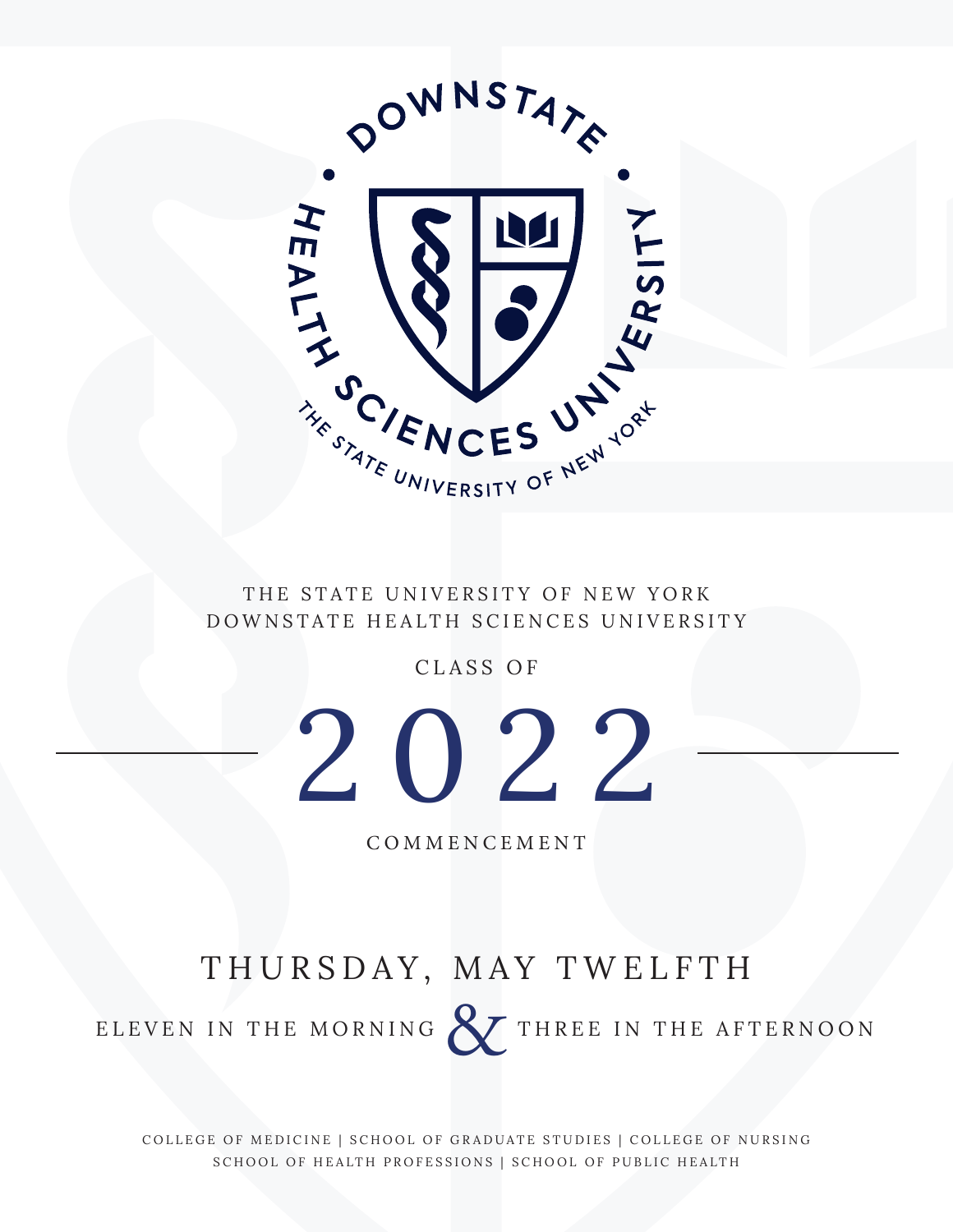

# Thursday, May 12th, 2022

## Eleven O'clock

School of Health Professions College of Nursing

## Three O'clock

College of Medicine School of Graduate Studies School of Public Health

## Coney Island Amphitheater Brooklyn, NY

The Class of 2022 Commencement

School of Health Professions

School of Public Health

College of Medicine

School of Graduate Studies

*and*

College of Nursing

*of*

The State University of New York Downstate Health Sciences University



The State University of New York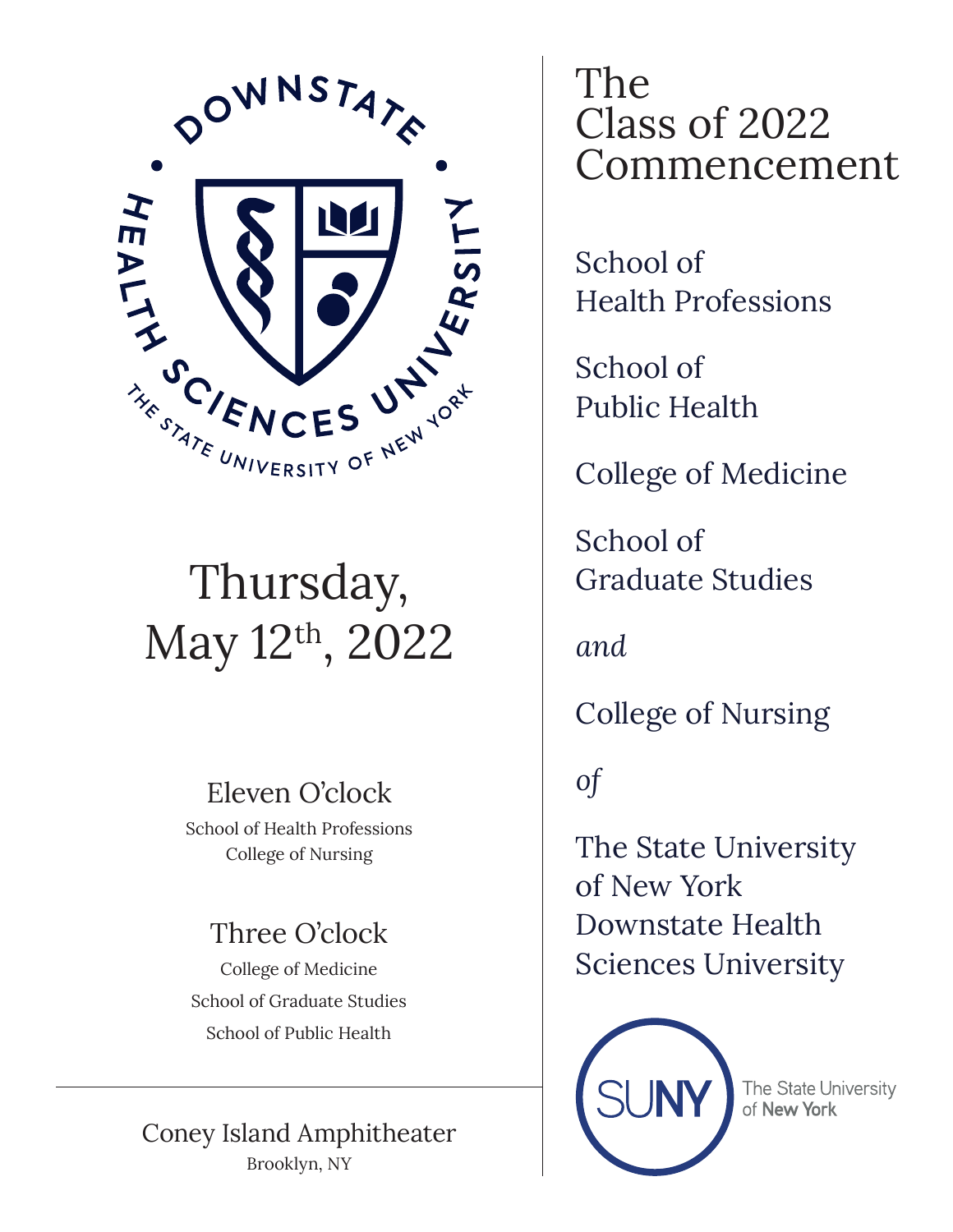## The Commencement Program *for* Thursday, May  $12<sup>th</sup> 11:00$  a.m.

### **PROCESSIONAL**

(Audience, please rise for the Processional)

### **NATIONAL ANTHEM**

Zahar Alao, Class of 2022 *College of Nursing* 

### **OPENING REMARKS FROM THE PRESIDENT**

Wayne J. Riley, M.D., MPH, MBA, MACP *President The State University of New York Downstate Health Sciences University*

### **GREETINGS FROM THE DEANS**

Allen N. Lewis, Jr., Ph.D., CRC *Professor and Dean, School of Health Professions*

Lori A. Escallier, Ph.D., R.N., CPNP-PC, FANN *Professor and Dean, College of Nursing*

### **GREETINGS ON BEHALF OF THE GRADUATES**

Christianne Salac, Class of 2022 *School of Health Professions* Mark Schwartz, Class of 2022

*College of Nursing* 

### **PRESENTATION AND CONFERRING OF HONORARY DEGREE**

Dr. Wayne J. Riley Dr. Lori Escallier

### **HONORARY DEGREE RECIPIENT**

### *Doctor of Science*

Daisy Cruz-Richman, Ph.D., R.N.

### **MUSIC CREDIT:**

**Marches:** Aida, Act II, Scene 2, *"Triumphal March"* Giuseppe Verdi Performed by the Budapest Scoring Symphonic Orchestra Conducted by Peter Pejtsik

## **SCHOOL OF HEALTH PROFESSIONS**

### **PRESENTATION OF CANDIDATES**

Dr. Allen N. Lewis, Jr.

### **CONFERRING OF DEGREES**

Dr. Wayne J. Riley

### **AWARDING OF DIPLOMAS**

Dr. Wayne J. Riley Dr. Allen N. Lewis, Jr.

### **HOODING OF CANDIDATES FOR THE DPT DEGREE**

Joanne Katz, Ph.D., DPT, PT *Associate Professor and Chair of Physical Therapy*

## **COLLEGE OF NURSING**

### **PRESENTATION OF CANDIDATES**

Dr. Lori A. Escallier

### **CONFERRING OF DEGREES**

Dr. Wayne J. Riley

### **AWARDING OF DIPLOMAS**

Dr. Wayne J. Riley Dr. Lori A. Escallier

### **HOODING OF CANDIDATES FOR THE DNP DEGREE**

Annie Rohan, Ph.D., R.N., CPNP-PC, NNP-BC, FAANP, FAAN *Associate Professor and Associate Dean and Program Director, DNP Program*

Nataliya Shaforost, DNP, FNP-C CDCES *Director Advanced Level Program, Doctor of Nursing Practice Core*

### **CLOSING REMARKS AND ADMINISTR ATION OF THE OATH OF PROFESSIONAL PRACTICE**

Dr. Wayne J. Riley

### **RECESSIONAL**

(Audience: Please rise and remain standing until the graduates have left the venue)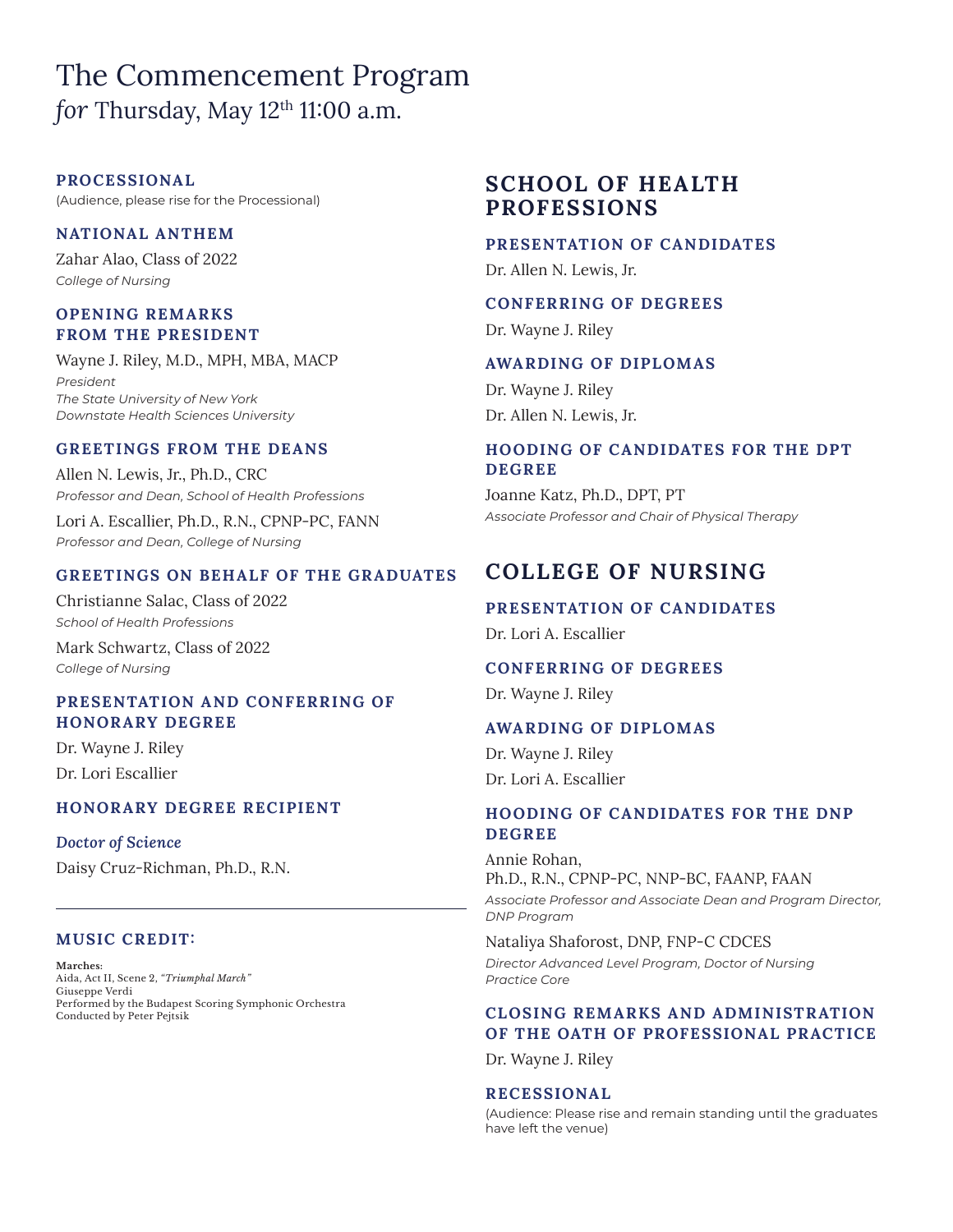## The Commencement Program *for* Thursday, May  $12<sup>th</sup> 3:00$  p.m.

### **PROCESSIONAL**

(Audience, please rise for the Processional)

### **NATIONAL ANTHEM**

Kelsha Sanchez, Class of 2022 *School of Graduate Studies*

### **OPENING REMARKS FROM THE PRESIDENT**

Wayne J. Riley, M.D., MPH, MBA, MACP *President The State University of New York Downstate Health Sciences University*

### **GREETINGS FROM THE DEANS**

Dr. F. Charles Brunicardi, M.D. FACS *Professor and Dean, College of Medicine* 

### **GREETINGS ON BEHALF OF THE GRADUATES**

Alfonso Caetta, Class of 2022 *College of Medicine*

### **PRESENTATION AND CONFERRING OF HONORARY DEGREES**

Dr. Wayne J. Riley Pascal James Imperato, M.D., MPH&TM, MACP *Senior Vice President and Chief Academic Officer*

### **HONORARY DEGREE RECIPIENTS**

### *Doctor of Science*

Linda Ann Clayton, M.D., MPH Harold P. Freeman, M.D. Eli A. Friedman, M.D., MACP Ali S. Khan, M.D., MPH, MBA Michael Osterholm, Ph.D., MPH John Ruffin, Ph.D. M. Monica Sweeney, M.D., MPH, FACP

### *Doctor of Humane Letters*

H. Carl McCall, M.Div., DD., DHL

## **SCHOOL OF GRADUATE STUDIES**

### **PRESENTATION OF CANDIDATES**

Mark G. Stewart, M.D., Ph.D. *Professor and Dean, School of Graduate Studies and Vice Dean for Research*

### **CONFERRING OF DEGREES**

Dr. Wayne J. Riley

### **AWARDING OF DIPLOMAS**

Dr. Wayne J. Riley Dr. Mark G. Stewart

### **HOODING OF CANDIDATES FOR THE DOCTOR OF PHILOSOPHY DEGREE**

Thesis Research Sponsors & Christopher A. Roman, Ph.D. *Associate Professor of Cell Biology and Executive Vice Chair for Research* 

## **SCHOOL OF PUBLIC HEALTH**

### **PRESENTATION OF CANDIDATES**

Kitaw Demissie, M.D., Ph.D. *Professor and Dean, School of Public Health* 

### **CONFERRING OF DEGREES**

Dr. Wayne J. Riley

### **AWARDING OF DIPLOMAS**

Dr. Wayne J. Riley Dr. Kitaw Demissie

### **HOODING OF CANDIDATES FOR THE DOCTOR OF PUBLIC HEALTH DEGREE**

Tracey E. Wilson, Ph.D. *Vice Dean for Faculty Affairs & Research and Distinguished Service Professor*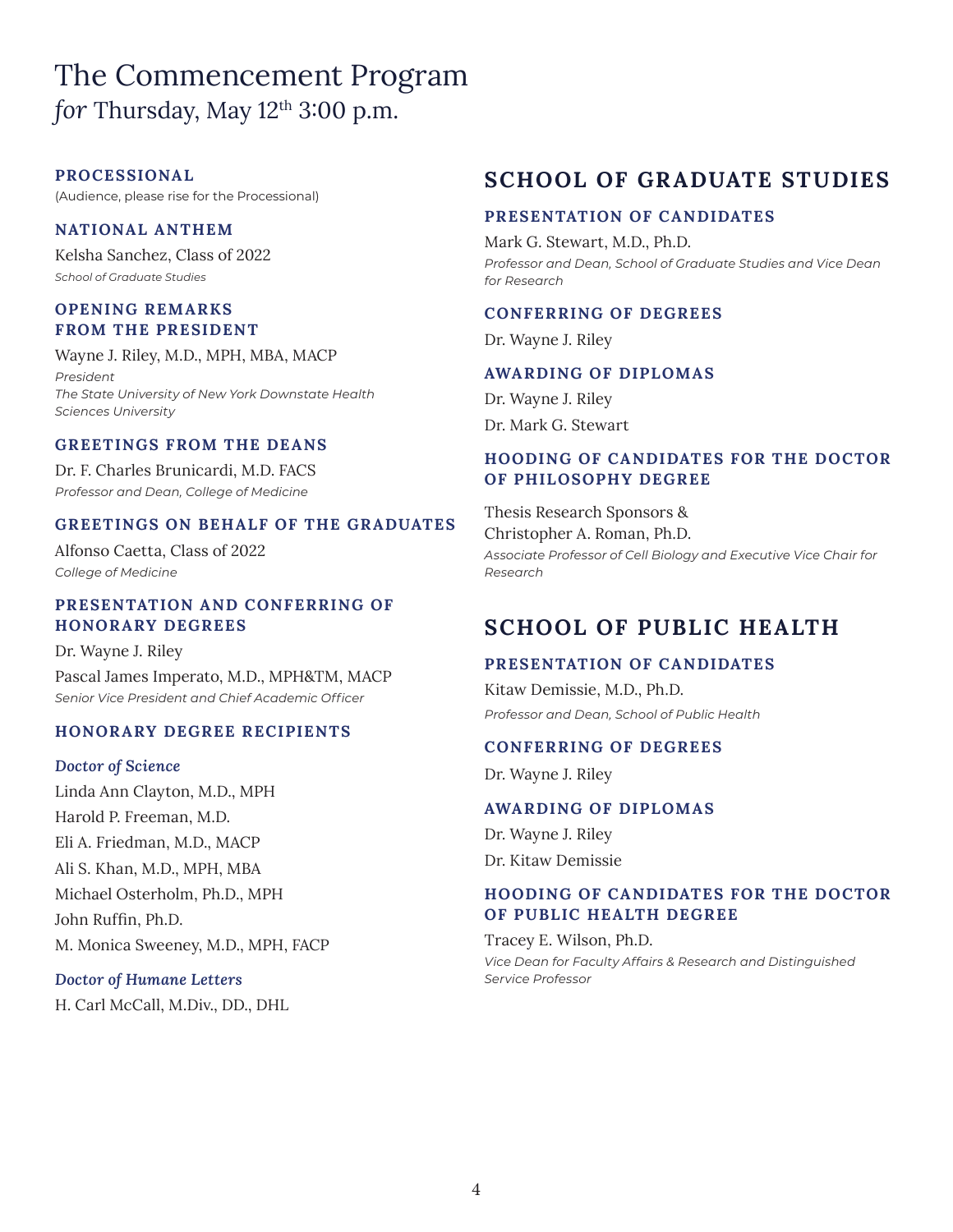### **PRESENTATION OF CANDIDATES**

Dr. F. Charles Brunicardi

### **CONFERRING OF DEGREES**

Dr. Wayne J. Riley

### **AWARDING OF DIPLOMAS**

Dr. Wayne J. Riley Dr. F. Charles Brunicardi

### **HOODING OF CANDIDATES FOR THE DOCTOR OF MEDICINE DEGREE**

#### Carla Boutin-Foster, M.D.

*Associate Dean of Diversity Education and Research, College of Medicine*

Jason Lazar, M.D., MPH *Vice Dean for Education, College of Medicine*

### **CLOSING REMARKS AND ADMINISTR ATION OF THE HIPPOCRATIC OATH**

Dr. Wayne J. Riley

### **RECESSIONAL**

(Audience: Please rise and remain standing until the graduates have left the venue)

### **MUSIC CREDIT:**

Conducted by Peter Pejtsik

**Marches:** Aida, Act II, Scene 2, *"Triumphal March"* Giuseppe Verdi Performed by the Budapest Scoring Symphonic Orchestra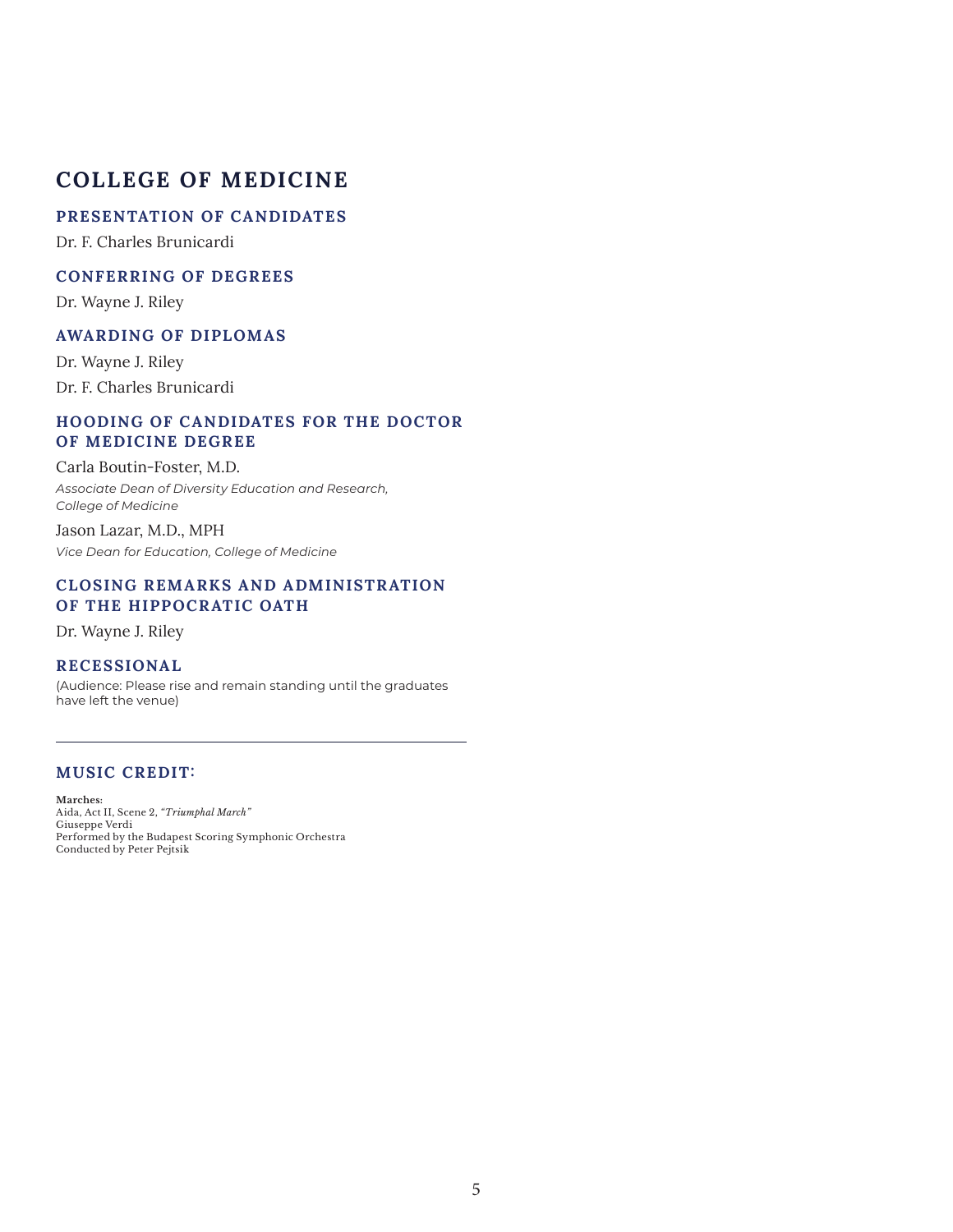## SCHOOL OF HEALTH PROFESSIONS

## **BACHELOR OF SCIENCE**

## **D I A G N O S T I C MEDICAL IMAGING**

- Ahlam Abdulla Ali Deneisha Campbell Jahnessia C. Champagnie Lillia I. Chrysostome Annie Deng
- Destinii Tyler Donawa Daniela Enayatian Shai'an M. Irving Rona Katach Xiaoling Li Sabine Maisonneuve

Olivia Denise Marrano Destiny C. McMichael Danielle Samantha Narain Yulyia Nemalova Maria Sannikova Sumayah Zokari

## **ADVANCED CERTIFICATE IN MIDWIFERY**

Alexandra Aparicio Yanka Benitez Monique Renae Crawford Dawntress Evette Hassell

## **M E D I C A L INFORMATICS**

Beatrice Almonor Vasudeo Kevin Anrud Mena Awad Maningbe M. Camara Tiffany H. Chan Dorine Paulette Cooper Edward A. Dillman Kianna Renee Dunkelly Denise Adoila Griffith Yi He Mohammed A. Izmikna Keshia B. Jackman Jyotsana Kaku Khaled Khass Diana Elizabeth Moller Mumuni B. Musah Amy Obicheta Olivia Kenechukwu Obicheta Michael John Rivera Patricia Sieh Kiranjeet Shelly Singh Sarun Songpechmongkol Jianying Weng

Tyla S. Leach Kellie Leveille Ilene Allison Miller Vanessa Obidimalor Tiffany Nicole Poteat Emily Sarah Pusey Arielle C. Sooknanan Siobhan Aileen Whalen

## **MASTER OF SCIENCE**

Hermella Wondemneh Xueting Yang Raymond Zhang

### **MIDWIFERY**

Abigail Elizabeth Block Lisa Kathryn Craig Danielle Latoya Jodi-Kaye Daley Viktoriya Grager Rose Beery Mitchell Alondra J. Severino

## **O C C U PA T I O N A L THERAPY**

Gideon Achirem Lawrence Mensah Bonna Adella Yim-Sum Cheng Shelby L. Campo Millicent Cheu Nataliya Chupa Gabrielle B. Cohen Hannah E. Costanzo Leah Desai Danielle D. Diokno Twanda Holder

Adriana B. Kaban Tural Khalilov Ashley Layne Tenzin Lhanzay Courtney Michaela Lucey Sumaiyah Mahfooz Johanna Marie Martin Michelle Marie Mikhnenko Lila Rose Miriam Nadelmann Elise C. Oleksiak Brian E. Pedroso Nicolette Francesca Perone Farwa Qaiser Anyelic Rosario Julie R. Shevelove Kathleen Elena Siano Daniel Silvera Kira Anne Sterling Nicole Stone Elizabeth McDonough Thayer Lily Nicole Weinberg Sara R. Shur Karisma Melissa Williams Loretta Y. W. Yong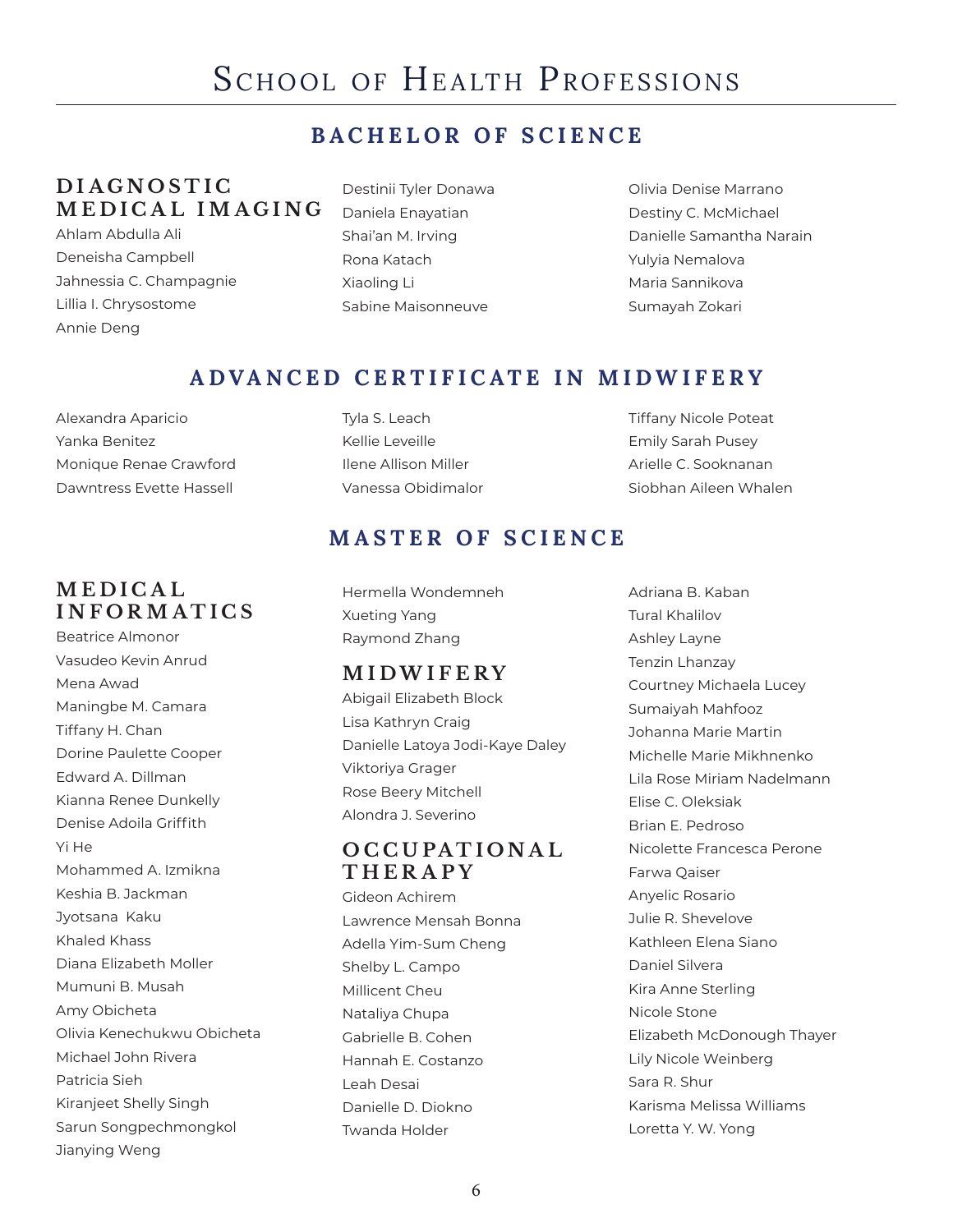### SCHOOL OF HEALTH PROFESSIONS

## **P H Y S I C I A N ASSISTANT**

Fatima Abid Jean Tyler Aluc Sergey Arinkin Ilhom Bakiyev Leora Barzi Gina Marie Blazewicz Brianna Nakia Brown Kasey Chen Mayan Miriam Cohen Rooth H. Cohen Briana Noel Davies Erica Emigdio Luisa Mirelka Ferreras Rachel Leah Frimerman Thierry Gentille Fuseina Gimballa Navneet Kaur Abdallah Khalil George Kitt Keith Yu Fai Ko Deepika Kumari

Rebecca Malakhov-Ruvinsky Michael G. Mcfarlane Stephanie McFarlane Fernando Mendoza Jr Fadwa Mini Daniel Mishiyev Emily Mora Shira Neiman En-Nekema S. Noel Hadara L. Norowitz James Nnaemeka Okeke Amna Alam Rajpoot Amandeep Sahota Denia Saleh Muhammad Ahsan Shahzad Etel Sharipova Khadisha Jhevante Genea Smikle Carolyn J. Torres Tehila Silverstone Allen Maxim Yevtukhov Ahuva Yomtov Eva Yousef Floriselda Zuniga

### **P H Y S I C I A N A S S I S T A N T COMPLETION \***

- Aniqa Bari Tiphanie MJ. Charles Ralph Daniel Sebastien Delice Elizabeth Dorcena-Jeune Safiya Nassoma Grant Frantzie Jude Jean Oluwanifemi Oluwatise Ogunbadejo Susan K. Philip Tiara Laska Simon
- \* *Students graduating from Physician Assistant Completion receive both the Master of Science in Physician Assistant from the School of Health Professions and the Advanced Certificate in Public Health from the School of Public Health.*

## **BACHELOR OF SCIENCE IN HEALTH SCIENCE & DOCTOR OF PHYSICAL THERAPY**

Gabrielle Francia Adlawan Destiny Dominique Atkins Hamza Bokhari Paloma S. Carrillo-Islas James Seung-Hyun Cha Swapnil Chowdhury Shira Tova Clements Julia Jane Connolly Peter M. Ellison Jr Amanda Huang Shivdev Khera

- Ka Mei Leung Timothy James Oechsle Cesar ArturoPagan Olga Pershina Kira Prokoptchik Lilliann Radinovsky Grazia Renda Luciano Joseph Rua Christianne Joy Gala Salac Tian En Song Keith Tan
- Emmanuela Tanis Won-Ming Ung Yelena Vilman Kareem V. Wilson Winson Yuen
- \* *Students graduating from Physical Therapy receive both the Bachelor of Science in Health Science and the Doctor of Physical Therapy.*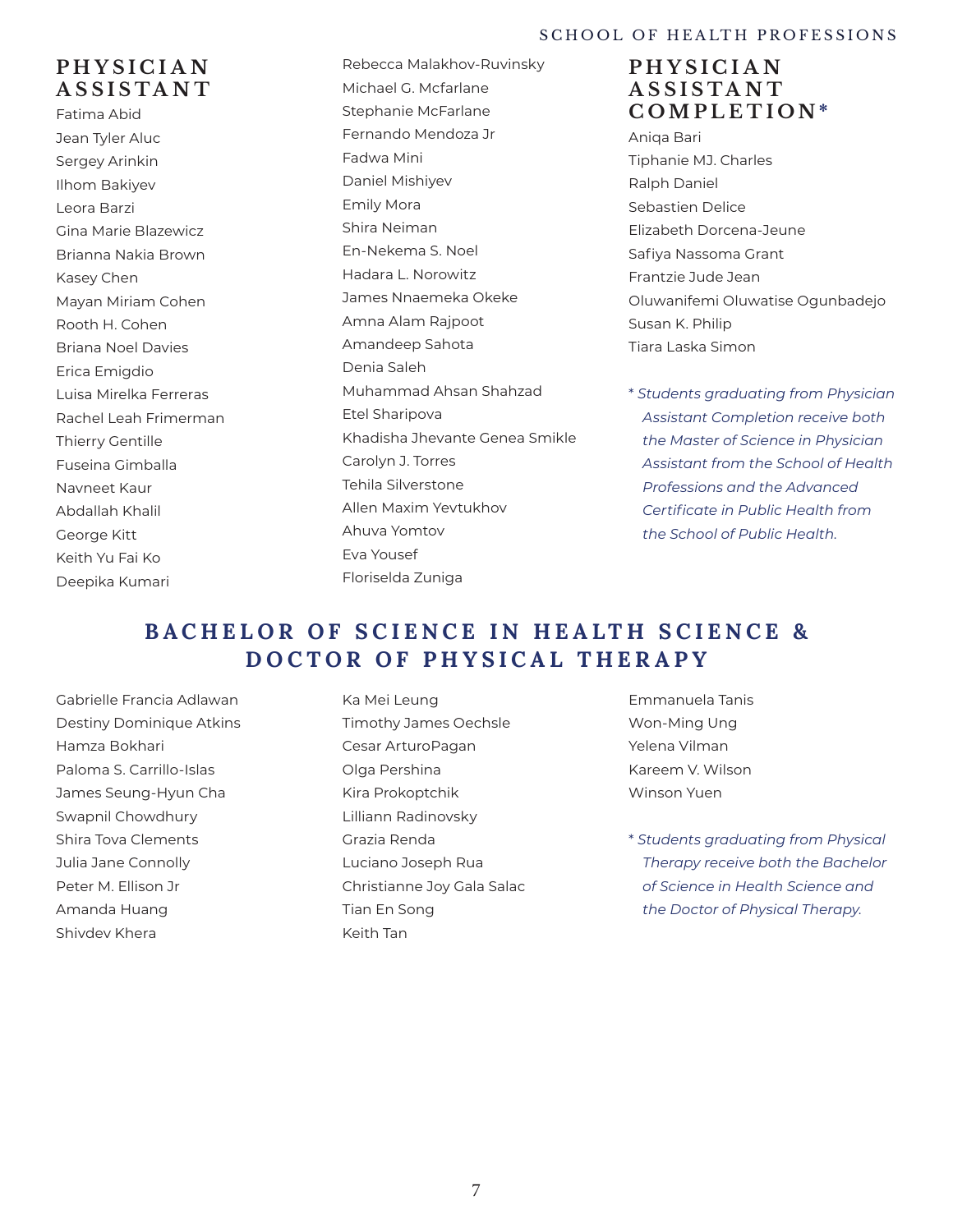## COLLEGE OF NURSING

## **BACHELOR OF SCIENCE**

## **RN TO BS**

Olayemi O. Abioye Mirabel E. Aguebor Oksana Andrade Bento Melisa Antwi Boasiako Rande Archer Erica E. Bannister Matthew V. Barrett Anthony S. Barros Marilu Cepeda Lauren Ashley Degasperis Shakeyva C. Edwards Anna Eremkina Melchyza Falaise Jeanne-Claire O. Fink Alexia C. Florveus Tiffany Chantell Gomillion Madina Hamidullaeva Hieu P. Huynh Alexandra F. Jean Toussaint Margael A. Joasil Theodecia Reneiva Johnson-Monsegue Sangina Khalimova Elizabeth Malkokian Yonette Patricia Parks Magda Seraphin Kynyziah Shaw Tracey A. Smith Lily Y. Yang

### **ACCELERATED BS**

Kevin A. Adams-Edwards Hamzah Ahmed Vanessa Aja-Sigmon Zahar Alao Atte Alkhabbaz Fabiola C. Augustin Lillian Barakat Cristian Bejenaru Lordani Vivaldi Bonaventure Medgine S. Boutin Genova Brown

Meghan Brown Ashley Nicole Bruno Melisa J. Cambry Jameela N. Chapman Elaine Chen Nicole M. Chernow Daniel Chi Elizaveta Chovnyk William Cole Cornell Cristina R. Corwin Stacy De Jesus Nyleptha M. De Souza Chloe K. DeAngelis Justin T. Delucia Aissata Diallo Janelle Garcia Domig Kristie Douglas Hannah K. Ehrlinspiel Dorie M. Ervilus Bora Fejzo Michal Feldman Gregory Filatov Brocha Hinda Finkelstein Roberto Gil Sabrina Leora Gorodetsky Dakota R. Grasman Shenell T. Griffiths Breyana Haggwood-White Ericka Hamilton Rachel A. Heinicke William Hon Danielle C. Hutson Irene H. Innya Lauren Ishay Saraphina Jean Claude Rosa I. Henriquez Aleksandra Y. Kalashnikova Sarah Kelly Hassan Khan Jennifer Kholodenko Alan Kim

Brittany M. Krause Jessica Sophia Johnson Emily T. Lang Kelsey F. Lau Alice Lin Meaghan A. Linick Ron Livshits Tam K. Lu Joy L. Merrifield Soghar S. Mohmand Joyce Nunez Christina G. Obuobi Alissa Pacht Anthony C. Papa Yujin Park Shazia Peters-Steele Stanley Philipose Laure Michaëlle Raymond Alexander O. Reiley Celia Eve Reschke Niya Rivers Kenisha A. Roberts Shevon E. Rose Baila Schuster Sharon Schwartz Devorah Shifrin Jeanne Marie Shotzbarger Rachel Tarlow Martina A. Tenneriello Ebru Turk Boris Umanov Felicia M. Vincent Fraida Rivkah Wahrman Newt E. White Kristie Wong Joshua Woods Cindy Yankovich Eman Zaheer Yan Zheng Stephenie Zhu Valerie Zolkina Michal T. Zupnick

Tzivia Kohn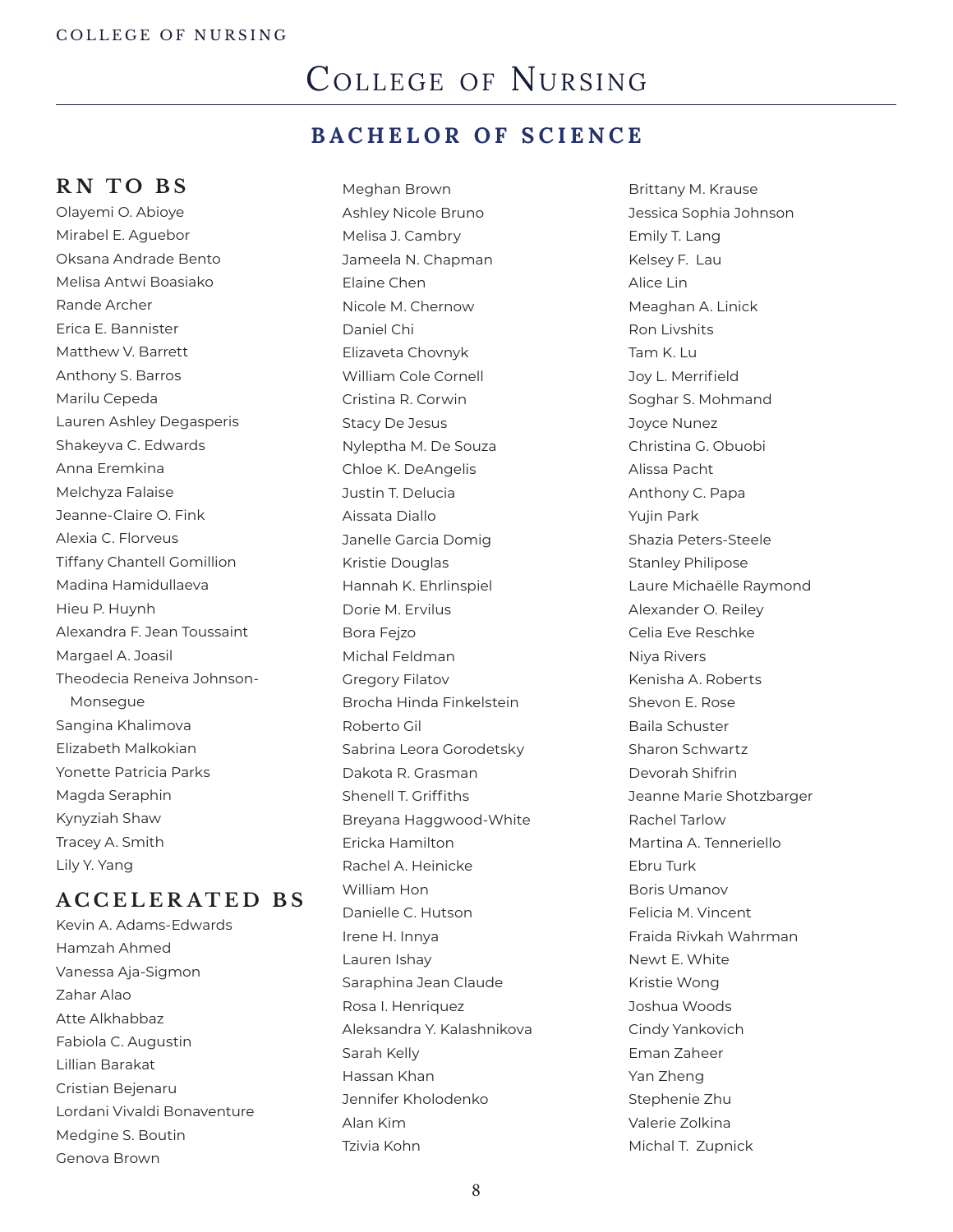### **MASTER OF SCIENCE**

### **FA M I LY N U R S E PRACTITIONER**

Romana Akter Laila Alidani Ozadakhon Almatova Sindy P. Alonso Tiffany Genesis Alvarez Oksana Andriyak Iryna Barayeva Josephine Esi Boateng Boburjon Olimjonov Gulmira Boltaeva Josephine A. Campbell Suelee Cheong Olga Chepurko Colby Chilson Deeka-Gaye Cole Osayuwa Erica Cox Elina Davidov Elizabeth Heather Davis Fatoumata Binta Diallo John Daniel Dujmovic Starr L. Eaddy Zakaria Elwiddi Erna L. Excellent Andy Foo Jeong-Hoon Ham Simone Maree Hannah-Clark Billie Hector Marina Hennedy Johannes Christoph Hirt Emily Mara Hochman Christopher Michael Howard Bianca C. Julien Mireille Jumeau Saifally Khan Nhung Hong Khuu Diana Kirillova Olga Kiselova Nancy Marie Kuohn Shannon Kelly Laperche Marieclaude Lareche Jeanty Congcong Li

Xiaojing Liu Lyalya Logush Shanti Maharjan Amulang Eduardovna Mantsynov Crystal G. Marrero Christina Martinez Devica Matuknath Shelly Shamara Mc Lean Blondelle Meade-Kennedy Diana Attakora Mensah Sarah Nadine Micley Laighah S. Montaser Alanna Mordukhayev Wendy Moreta Jovita Mui Elva Elizabeth Murray Khushboo Nagpal Nurun Nahar Stefany C. Nijman Irisi Papapavllo-Nikolla Hayley Renee Petersen Gabrielle Rabinovits Agnieszka Ewa Rampat Singh Kelita A. Raphael Daniel Renda Rebecca Lee Riche Esther Anne Saint-Vil Paula Salazar Kristen Allison Sampson Jaspreet Kaur Sandhu Judith Silber Brandon Alexander Smith Joann Smith Stephanie Soberanis Caroline Subodhini Srikumar Ni Sun Riyad Taha Hira Tanvir Sarah Ternier Jill Ann Thompson Anne Beatrice Torres Rada Vilnits Grace Wang

Carol Wei Miriam Weitzner Alexandra Werner Stephanie Wong Frieda Wrotslavsky Joseph Wolfgang Yin Amir S. Ziyamov Maria Zorina

### **N U R S E MIDWIFERY \***

- Alexandra Aparicio Monique Renae Crawford Dawntress Evette Hassell Tyla S. Leach Ilene Allison Miller Vanessa Obidimalor Tiffany Nicole Poteat Emily Sarah Pusey Arielle C. Sooknanan Siobhan Aileen Whalen
- \* *Students graduating from Nurse Midwifery receive both the Master of Science in Nurse Midwifery from the College of Nursing and the Advanced Certificate in Midwifery from the School of Health Professions.*

### **W O M E N ' S H E A LT H N U R S E PRACTITIONER**

Shavon Latia Bailey Erica Johanna Barnica Sophie Begas Cassandra Amanda Bennett Nicole Racquel Brown Jenny Lorena Cardenas Reyes Erin Christiano Saritt S. Cohen Stacey Coles Alexandra Desbas Erma Erika Pelaez Entena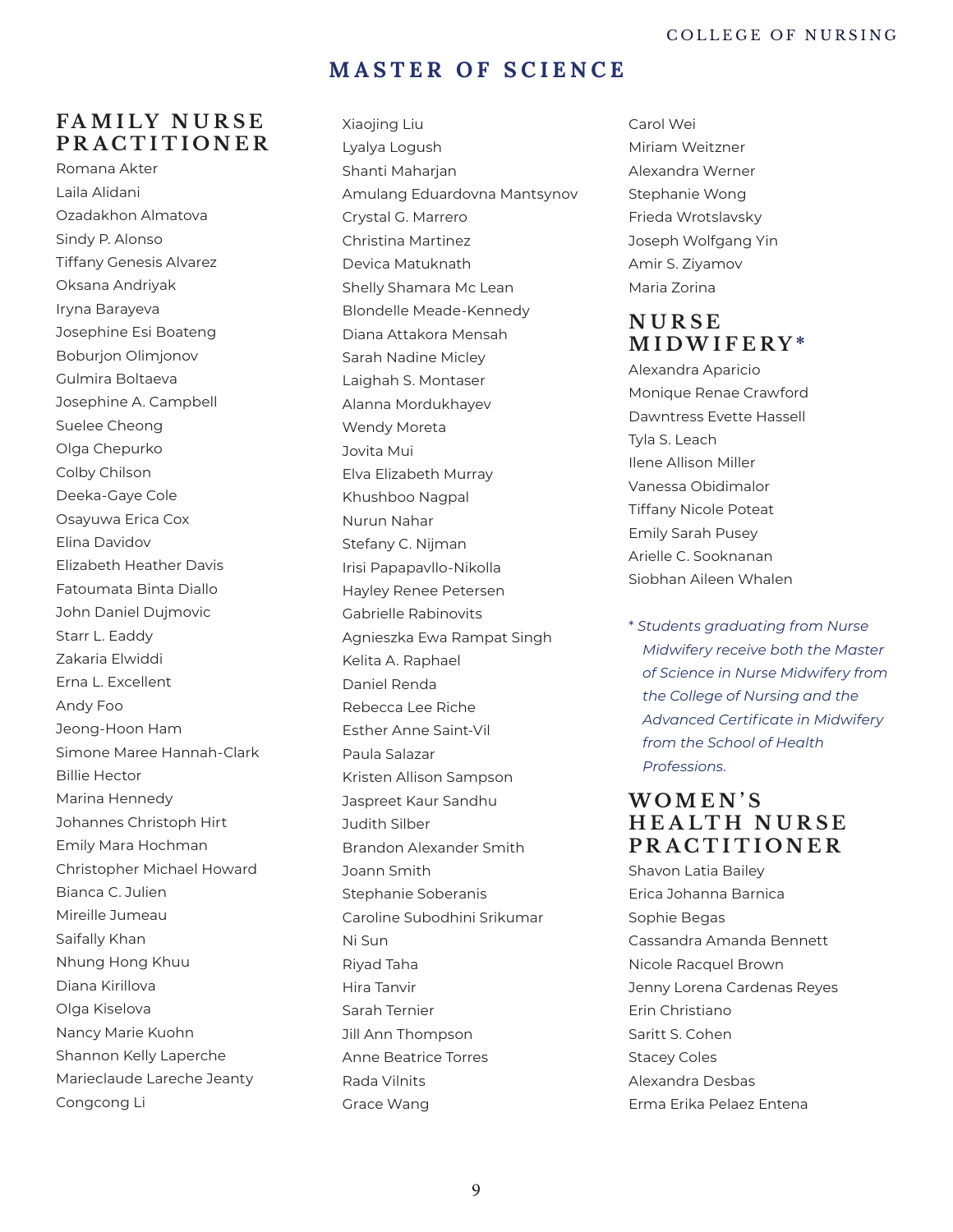### COLLEGE OF NURSING

- Eboni Kellena Grant Iodelle Empenzi Greaves April Hansen Sarah Elizabeth Hunter-Rinderle Alicia Dawn Husbands Samantha Debra Iervolino Diana Ilizirov Shanique S. Ivery Keshia C. Jaboin Mitasha C. Joseph-Sohan
- Zulaykho Katayev Megan Therese Kay Candia Yasmina Keita Dina R. Klein Xue Yao S. Li Chingyin Liu Ariane V. Millien Kimberly I. Murray Jill Myerson Kimberly Anne Ordonez
- Graziella M. Orecchio Jennifer Rose Raduazzo Alyssa Tiffany Ramsay Maria Elisa San Román Anya Melissa Sargeant Simone Ketana Sooman Suhey Thomas Ahjale Thybulle Tracey-Ann Treadwell Elzbieta Trybala

## **ADVANCED CERTIFICATE**

### **FAMILY NURSE PR ACTITIONER**

Monica Christian Michelle Solove Fried Maria Furman

### **WOMEN'S HEALTH NURSE PR ACTITIONER**

Rivka Jakobov Shaina Sarah Minkoff Shelly Hodaya Twito

### **NURSE EDUCATION**

Jacqueline Elizabeth Broomes Daphne B. Phanord

## **DOCTOR OF NURSING PRACTICE**

Mary Temilola Abdul Taylor Jean Biondi Tina Maria Cole Casey-Ann Cristal Collins Kristina Klarice Cudjoe Maytal Dayan Susanna Kyujin Deleon Yvette Andrea Dolly Jessica Dong

Mfon J. Edem Danita Ellison Natalie P. Ferguson Sophia N. Frontus Erica L. Gumbs Amani Ashley Hambric Swada Iddris Kesha James Abdonie G. Jean Laguerre Blandine Jean-Louis Lyne Ranhia Jean-Louis Saundra T. Jones Judith H. Nicholls Faith Okukwe Okuesi Mark Jesse Schwartz Jennifer Sidoti Desiree A. Steele Marie Paris Wilson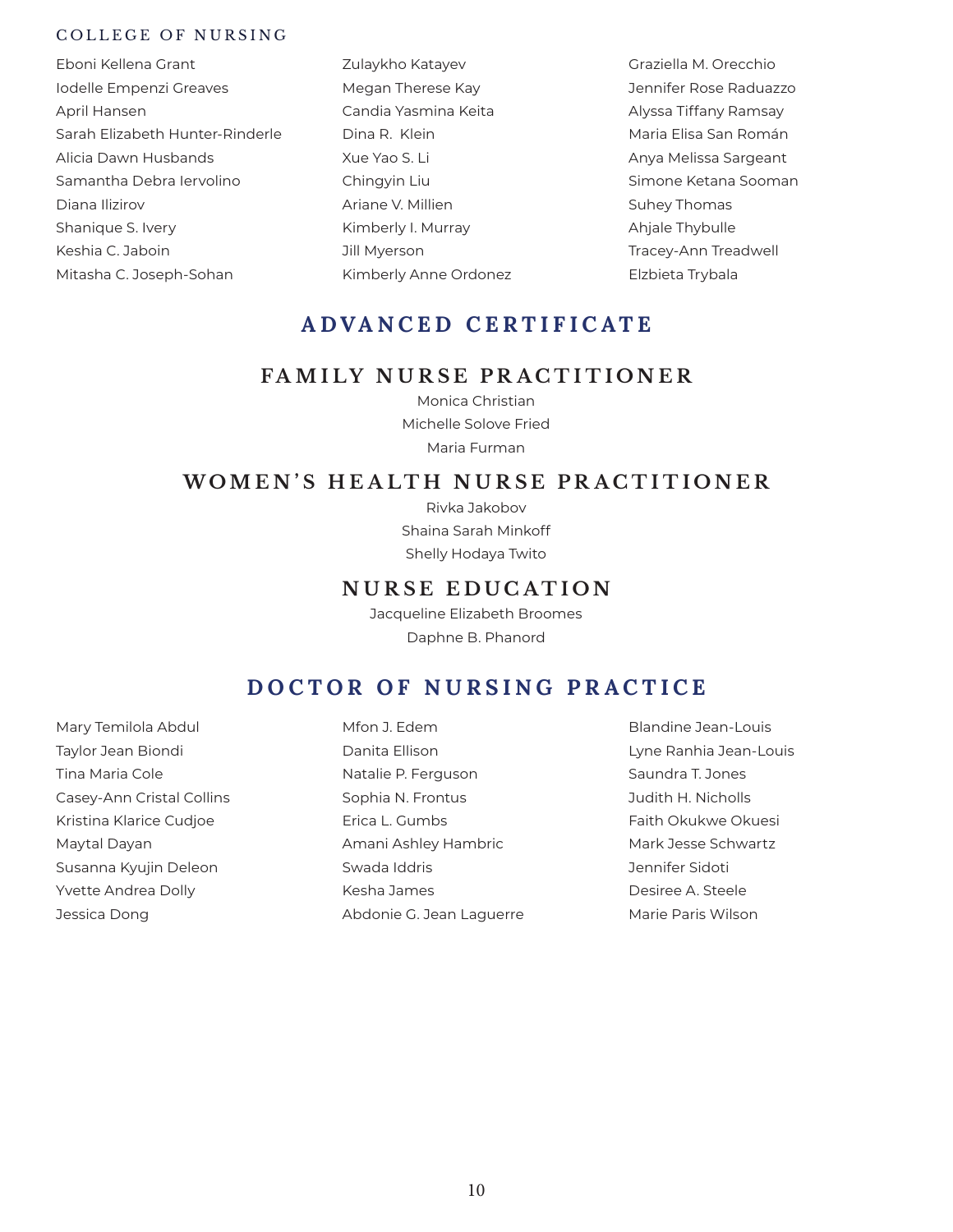## **DOCTOR OF PHILOSOPHY**

### Sheerin Alandejani

*Molecular & Cellular Biology Identification and Cytolytic Function of a Novel NK Cell Surface Receptor that Binds Haymaker on the K562 Leukemia Cell Line*

### Evan Austin

*Molecular & Cellular Biology Red Light from Light-Emitting Diodes as a Melanoma Therapy*

Robert G. W. Colbourn *Neural & Behavioral Science Rapid Volume Pulsations of the Brain's Extracellular Space Underlying Seizures*

### William R. Fyke, III

*Neural & Behavioral Science Identifying Therapeutic Targets for The Treatment of Fragile X Syndrome: Implications for Autism Spectrum Disorders*

### Sofya Gindina

*Neural & Behavioral Science Tissue Plasminogen Activator: Mechanistic Studies in Steroid-Induced Glaucoma*

### Stacey A. Saenz de Viteri

*Neural & Behavioral Science Neurocognitive and genetic influences on post-traumatic stress and risky alcohol use in traumaexposed adolescent and young adult offspring from families enriched with Alcohol Use Disorders*

### Joseph S. Thomas

*Biomedical Engineering The Use of Supercharged Coiled-Coil Proteins in Combination with Lipid Carriers for Efficient siRNA Delivery*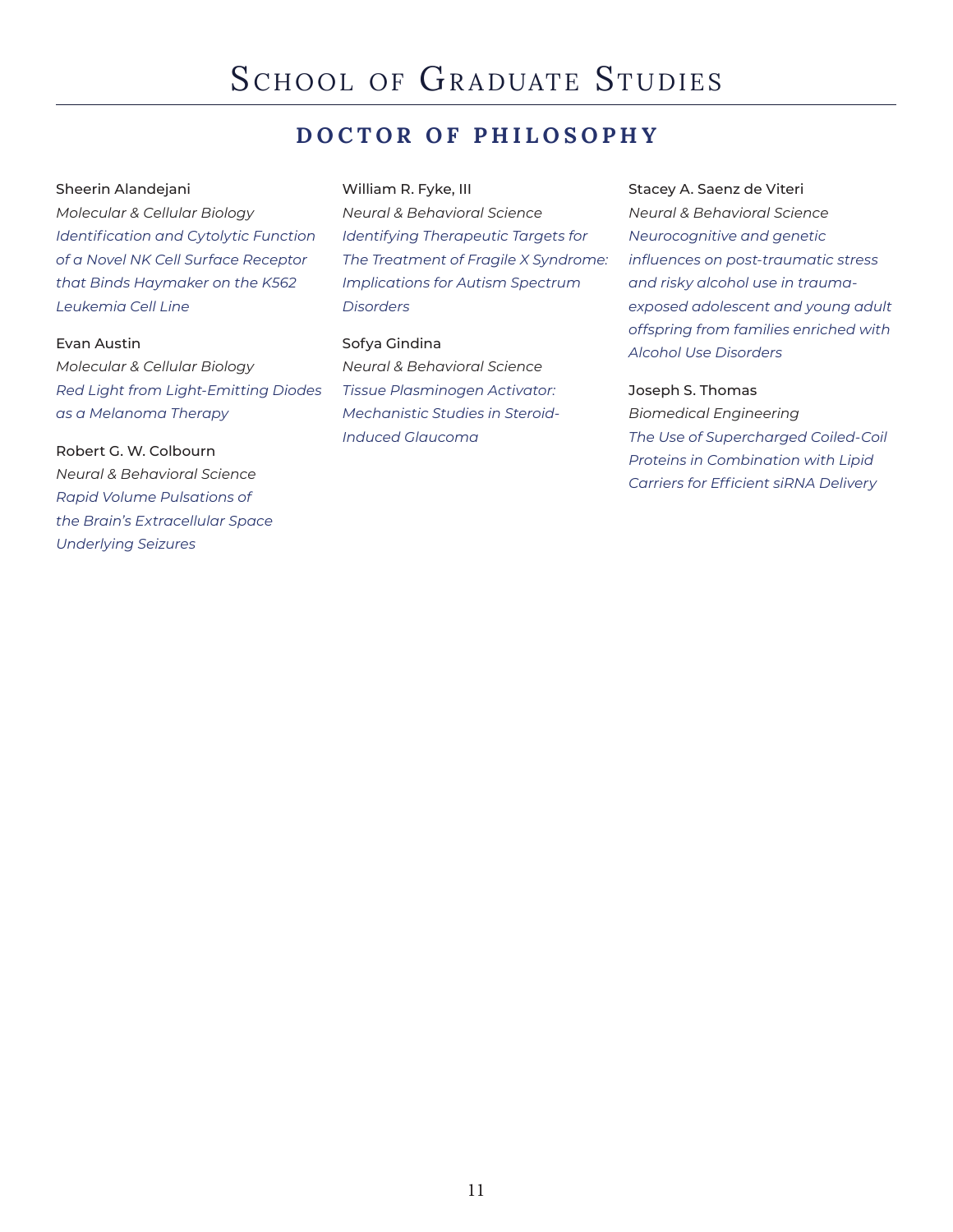## **ADVANCED CERTIFICATE IN PUBLIC HEALTH**

- Gary Asuni Bobb Jared Scott Camins-Esakov Jason Cephas Fiola Ilka Charles Khalil B. Daghfous Erika Gonzalez Saeed Abdelhamid Hashem Kimberly Javed Jacinta Ifeyinwa Jiwike
- Debra Hali Josephson Hagar H. Kandel Yana Kryvokhyzha Bianna Kuris Margaret Lancelle Zavian Larmond Hannah Lee Melissa A. Madden Chano Mal

Dawn M. Miller-Salsberry Ikenna A. Naana Michael David Silver Nancy M. Torres Ariel Nicole Tzamarot Cheyenne J. Van Dyke Shayna Rachel Wrublik

## **MASTER OF PUBLIC HEALTH**

Dua Abedeen Jessica R. Ackloo Louisa A. Adaboh Stefan Adams Mubarak Adetoye Akadri Taylor E. Allen Kumar Kartik Amarnath Sanya Anand Carolyn Mckenzie Andrews Blessing Aroh Hameedi Asim Shanna Moyd Holmes Atere Aksar M. Azad Giovanny Nelson Baca Guerra Lemlem Abreha Baraki Mariam Barrie Benjamin Bass Tamarah Beausejour Elizabeth Theresa Margaret Bennett Sharon Abbegale Billey Melissa R. Binns Linda A. Bissada Kirsha Albania Black Cartherine Grace Boban Risa E. Bochner Brianna Joelle Bolanos Kyle L.J Bowrin Erica Brammer Daphne L Brown Sandra A. Bruening Jackee E. Bustos

Rozanne Narissa Caesar Jordan R. Cannon Marie Claudine Cassagnol Sherleng Sarah Cassagnol Meenu Chacko Kimberly Charles Faiza A. Chaudhary Natalya Chernichenko Kenneth Francis Chiu Guetty Christophe-Darius G'Tanya Brittany Clarke Hélène Clervius Estela Cohetero Victoria A. Coleman Joseph Georges Emmanuel Coq Gabriella Rose Corvese Mya C. Cruz Kaitlyn J. D'Amico Poli Debi Sheba Demis Tanveen Dhallu Gagan Dhillon Melissa Diaz Ikhtiyor T. Djuraev Hadja Monyah Dolley Marc El Beaino Amanda Sanna Eloma Americo Eloy Esquibies Cutti Abigail Leola Evans Kenrick Alexander Everett Olivia Exama

Humira Ferdush Morgan M. Fleming Suzanne Cassandra Forde Daniella A. Forman Sylvaine Frances Susannah D. Franco Meagan Freeze Gladis Madelin Fuentes Salmeron Sonia Gandhi Marc Ganz Brittany Lauren Gardner Lorena Geilen Edgy Mahalia Gernier Omita Girdhari Nicole Mona Golbari Scott Morrison Goldberg Noah Jonathan Goldschmidt Luis A. Gonzalez Miranda Lucille Grullon Christina Dilia Guillen Christopher Haripershad Melody-Ebony Hilliard Suzanne J. Hope Mahfuz Hossain Sandra Catherine Hunt Beatrice Hyppolite Justin William Dav Ingram Aida Israeli Anjulie Jacques Sheikh Hasnat Jahan Ramatoulaye Jalloh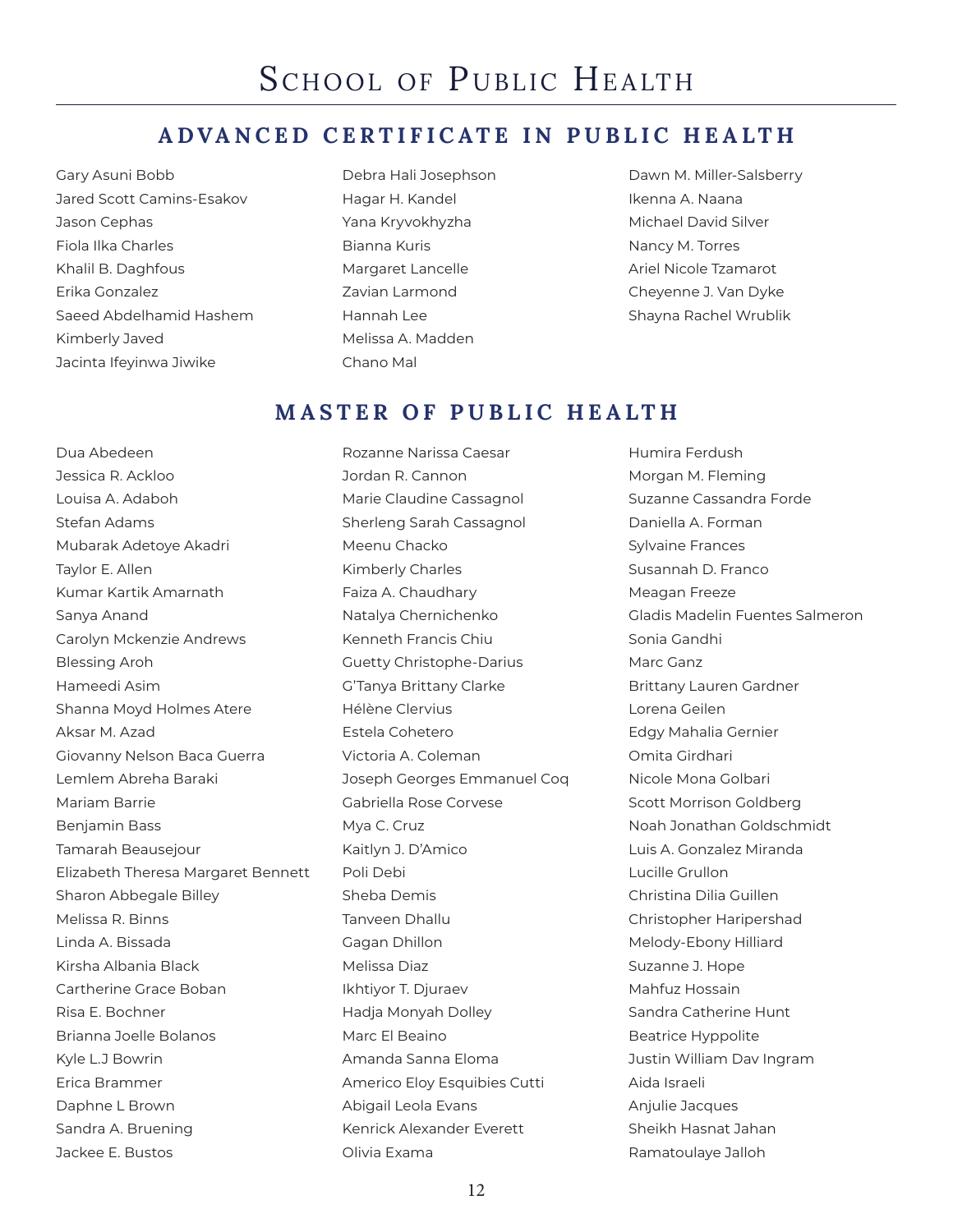SCHOOL OF PUBLIC HEALTH

Christian Mario Schettini

Nataly Mishelle Jara Lliguin Tiffany Jean Elana Shakir Jenkins Jihae Jeon Yahsef Johnson Kurt F. Joseph Majo Joseph Samantha J. Kennedy Salman Khan Hamza Naeem Khilji Alicia Asha Killikelly Christina S. Kim Nathanael Seol-Woong Kim Michelle M. King Mariam Konate Sanjan Kumar Kayla Jahmila Amanda Lawrence-White Erika Lazare Olivier Debell Leas Lily Wei Lee Tatiana B.Lee Xhenete Lekperic Priscilla Lisboa Ashanti M. Loadholt Tanya Lopez Francesca Rae Macaluso Francesca Marie Maglione Meneka Makhijani Vanessa Isabella Manzolillo Julius Mark Donique Hay Martin Yohan S. Mathews Kimberly Mathurin Natasha Mills Edeline J. Mitton

Awilda Montes Christopher S. Murray Mohamed Lamine Naite Rozena Nandedwalla Zainab Nathani Khawar Nawaz Maimouna Ndiaye Vivian L. Nguyen Sadia Nusrat Jurido Olukunle Egbebalakhamen Osa Jayce Lee O'Shields Gabriela De Los Angeles Paredes Kharnel N. Park Andrea Vanessa Parsons Simran Patel Juliana Phanor Nicole Pierrette Daniela Pinzon Audrey Marcia Plummer-Tulloch Samanta Nandy Previl Oluwaseyi I. Rasaki Thomas Joseph Reid J'Otha Monique Richard-Williams Santos G. Rivera Stephanie Roberts Alexis Victoria Roth Khadejah LeeAnne Roulston Reina Carina Sadler Fequere Saint Georges Maria Concetta Saitta Massalla S. Samuel Oriana C. Sanchez Cruzado Mayerline Sanders Kayla M. Schacher Yael Schechter

Meaghan Anne Schurr Serin Ipek Seckin Rumaysa B. Sharif Anna Shats Anuradha Shetty Joanne Chao-Yuan Sheu Khadijah M. Silver Ashley Lude Simon Kelsey Sklar Matthew Terrence Smith Kim S. Son-Nelson Monique Shantae Stone Rawlica Sumner Cindy Shih-Yun Sun Aimee Zeoweh Tarr Jamila A. Taylor Donalee Thomas Vivian G. To Korto E. Togba-Osinubi Danvy Ann Truong Michelle P. Tuz Nicolás A. Ugaz-Valencia Osato Osahon Ukponmwan Alla Grigoryevna Vasserman Brittney B. Vincent-Buckmire Brendan Patrick Walsh Lulu Wei Briana West Adiba I Yeakub William R. Young Abdoul-Aziz D Zanre Dong Y. Zhen Jordan Zhou Stephen G. Ziska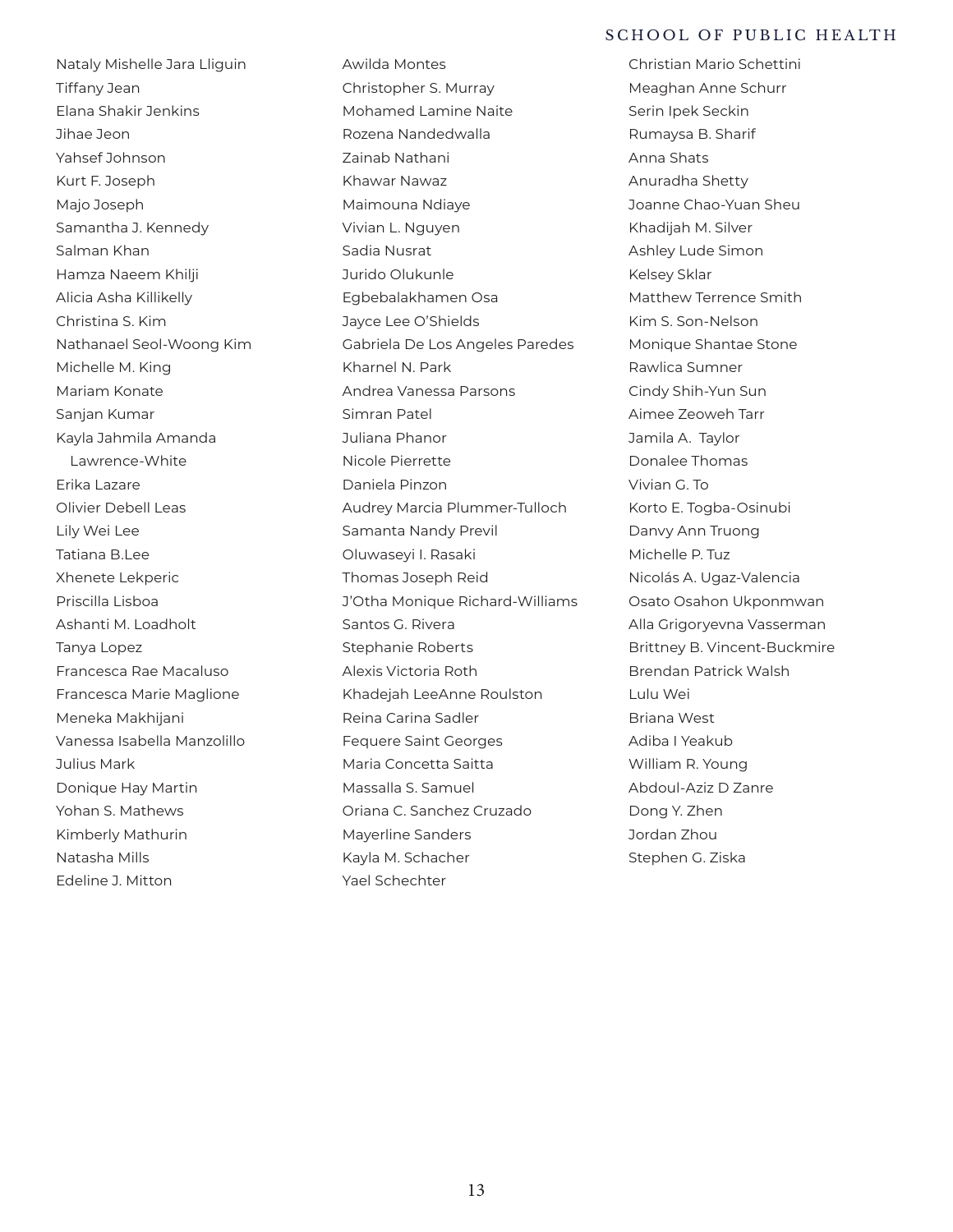## SCHOOL OF PUBLIC HEALTH / COLLEGE OF MEDICINE **DOCTOR OF PUBLIC HEALTH**

### Shannon Marie Caravello

*What Awareness and Perception Factors are Associated with Plant-Based Dietary Intake Among Young Adults Who Attend an Urban Community College?*

### Ludmila Ferruzzi

*Process and Outcome Evaluation of a University Hospital Antimicrobial Stewardship Program on Nosocomial Clostridioides difficile Infection*

### Natalie Octave

*An Exploration of Intergenerational Dietary Acculturation Experiences of Afro-Caribbean Adults and Teens*

#### Bianca Dionysia Rivera

*An examination of the digital determinants of stroke prevention and rehabilitation in the U.S.*

### Dominique M. Stutts

*Arsenic in Commonly Consumed Food Products and Cancer Outcome in U.S. Adults: A Risk Assessment Study*

## COLLEGE OF MEDICINE

## **MASTER OF SCIENCE IN PHYSIOLOGY**

Matthew John Antonellis Rushani Keanu Cameron Chellandra A. Samuels Juan Jose Ramirez Correa Shannon Alexander Sasha Elisabeth Gérard Crystal Hernandez

### Asta Aminata Kaba Amanda Luisa Lopez Ugwumsinachi Desiree Nwaubani Kenechukwu Michael Ogbu Brianna Paulino Zoe Seswe Pierce-Dickens

Kelsha H. Sanchez Nickie Osasogie Uwoghiren

*\*The Master of Science in Physiology degree is jointly offered by the School of Graduate Studies and the College of Medicine*

## **DOCTOR OF MEDICINE**

Binyamin Ravina Abramowitz *Internal Medicine*

Kwasi Addai Agyeman-Kagya *Emergency Medicine*

Sirish Ahmed *Radiology-Diagnostic*

Usman Akram *Anesthesiology*

Alexa Rose Allotta ~ *Pediatrics*

Andrew Arredondo *Internal Medicine*

Rachel L. Axman \* *Internal Medicine*

Nicholas J. Baglieri *Internal Medicine*

Shanan Barua *Internal Medicine* Kayla T. Basedow *Emergency Medicine*

Robert A. Beale *Internal Medicine*

Daniel Beltre \* *General Surgery*

Ryan Joseph Bender \*± *Plastic Surgery* 

Lynn Nkechinyere Benson *Obstetrics-Gynecology*

Mike Berrios

Collin Patrick Buckley *Emergency Medicine*

Sebastian Bustamante

Alfonso Caetta ±~ *Otolaryngology*

Jessie Zhang Cai *Pediatrics*

Pelin Celiker \*± *Ophthalmology*

Trisha Chabria ~ *Neurology*

Alvin Chang *Phys Medicine & Rehab*

Estella Chen *Neurology*

Karen Chen \* *Internal Medicine*

Courtney Elizabeth Chiu *Emergency Medicine*

Eunice Chou *Pathology*

Celestine Melia Christensen *Internal Medicine*

Albert Huajia Chu *Internal Medicine*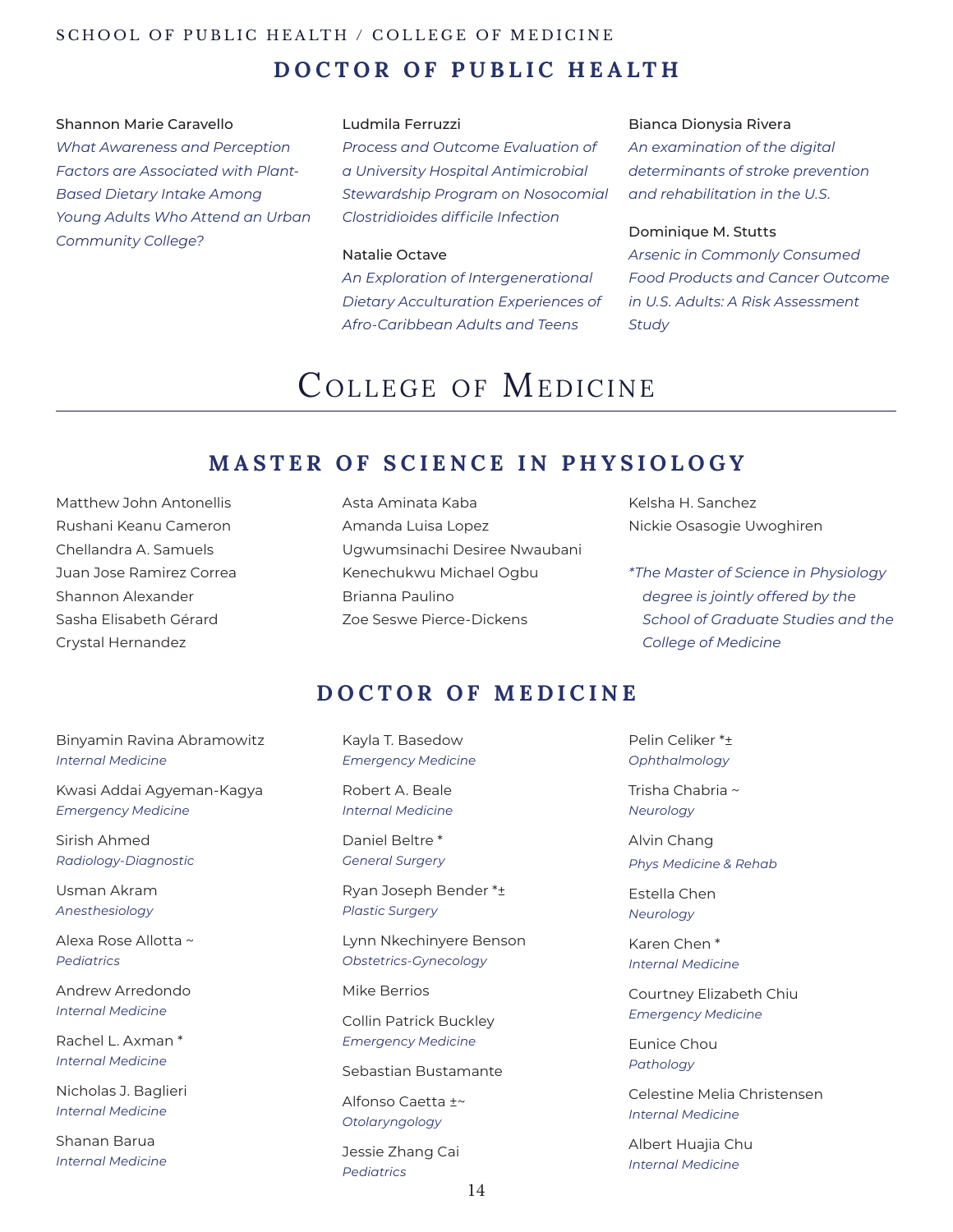Zachary Chung ± *Radiology-Diagnostic*

James Andrew Cochran \* *Otolaryngology*

Gabriel Richard Cohen *Pediatrics*

Marc Brandon Cohen \*± *Dermatology*

Robert George William Colbourn *Pathology*

Aaron S. Conway ~ *Emergency Medicine*

Qurratul-Ain Dar ~ *Orthopedic Surgery*

Prithwijit Kumar Das *Family Medicine*

Gabriel S. Davis \*~ *Psychiatry*

Chinelo Christophe DeBrady *Emergency Medicine*

Tyler Allen DeFriece ~ *Psychiatry*

Wenyu Deng *Ophthalmology*

Michael Patrick Devereux *Psychiatry*

Brittany Rose Dey *Obstetrics-Gynecology*

Justin Scott Dolin *Psychiatry*

Michael Sy Dosik *Internal Medicine*

Michael G. Dubner *Interventional Radiology*

Aram I. Durgerian *Emergency Medicine*

Sheldon Lee Fan *Internal Medicine*

Valeria V. Farias *Thoracic Surgery*

Yang Fei

Claire Camille Ferguson *General Surgery*

Patrick Joseph Flanagan \* *Anesthesiology*

Elaine Abena Fletcher \*~ *Internal Medicine*

Michael Franco \* *Psychiatry*

Michael Freilich \* *Internal Medicine*

Rebecca Melanie Friedes *Ophthalmology*

Monica A. Friedman ± *Obstetrics-Gynecology*

Ahd Fudl *Surgery*

William Fyke ± *Pediatrics-Medical Genetics*

Juliana Swenson Hannah Gabbay *Obstetrics-Gynecology*

Christopher T. Garnett \*± *Internal Medicine*

Omran Abdalla Gdara \* *Emergency Medicine*

Christopher George *Psychiatry*

Sofya Gindina \* *Ophthalmology*

Rohan Lal Goyal *Internal Medicine*

Diana Gregoriou ~ *Emergency Medicine*

Diana Rachel Gruenstein \* *Dermatology*

Robert Gurevich \* *Otolaryngology*

Emily C. Hahm \* *Obstetrics-Gynecology*

Alexander Patrick Hall *Internal Medicine*

Angeleque Shenice Hartt \*± *Urology*

Alice Yewon Herchek *Medicine-Emergency Medicine*

Samuel Hernandez *Surgery*

John Chambers Hordines *Urology*

Mahdi Mohammed Hossain *Internal Medicine*

Michael Ross Huamán

Aaron J. Huang ~ *Urology*

Tiffany Huang \* *Anesthesiology*

Christine Ibrahim *Emergency Medicine*

Jamilia Isabekova *Psychiatry*

Oren E. Ishal *Oral Surgery*

Mahee Islam

Nazir Mohammed Jalili *Anesthesiology*

Jack Jnani *Internal Medicine*

Martin John \* *Internal Medicine*

Kelila Kahane *Psychiatry*

Gurjaipaul Singh Kang *Internal Medicine*

Elizabeth Gabrielle Kasparov *Internal Medicine*

Lana Kass-Gergi *General Surgery*

Anan Kazi *Internal Medicine*

Mohammad Jahanzaib Khan *Anesthesiology*

Chetan Khanna ~ *Psychiatry*

Nabila Reem Khondakar \* *Urology*

Nicoletta A. Kijak *Orthopedic Surgery*

David J. Kim *Orthopedic Surgery*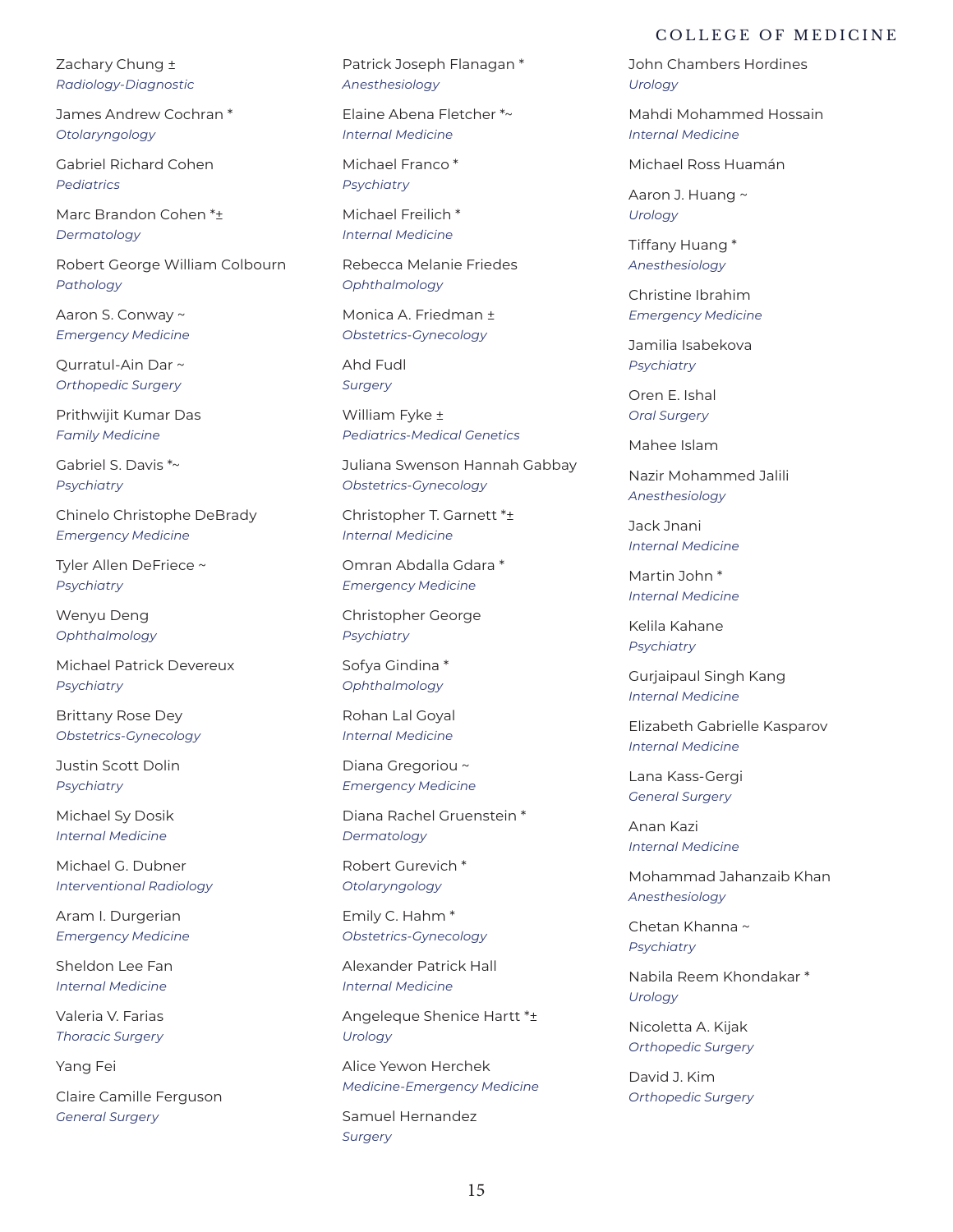Julia Kim *Anesthesiology*

Lisa Kim *Family Medicine*

Nathan Soo-Yeol Kim *Orthopedic Surgery*

Sehar Iqbal Laljee *Pediatrics*

Ian Michael Lambert *Anesthesiology*

Daniel Laor \* *Psychiatry*

Alexander Philip Lazzaro ±~ *Internal Medicine*

Donna Mei Lee *Anesthesiology*

Lily Wei Lee \*± *Pediatrics*

Suan Lee *Psychiatry*

Katerina Lembrikova ± *Urology*

Christina Leong *Psychiatry*

Ariella Brooke Lerner *Internal Medicine*

Matthew John Lettieri *Internal Medicine*

Brian Alexander Levin ~ *Psychiatry*

Jeremy D. Levit ± *Psychiatry*

Julie Nina Lieman *Internal Medicine*

Benjamin Lombardo *Family Medicine*

Francesca Rae Macaluso *Internal Medicine*

Amy R. Mandavia *Pediatrics*

David Mandil *Emergency Medicine*

Evan Baruch Marzouk *Medicine-Pediatrics*

Joyce Mathew *Medicine*

Matthew Aaron Mendelsohn *Otolaryngology*

Connelly Dominick Miller ± *Urology*

Cameron Reza Moattari \*± *Dermatology*

Dan Monessa *Orthopedic Surgery*

Seung Jae Moon *Internal Medicine*

Steven J. Morrin *Emergency Medicine*

Ahsan Nawaz

Dominique Lucia Noriega \*~ *Obstetrics-Gynecology*

Omasirichiokike A. Okogbule-Wonodi *Family Medicine*

Jadesola Temitope \*±~ Mabel Olayinka *Dermatology*

Maya Lin Qi-Hui Orlofsky *Pediatrics*

Marioghae Michael Otuada *Anesthesiology*

So Yeon Pak \* *Urology*

George G. Papadopoulos \*~ *Internal Medicine*

Peter B. Park *Anesthesiology*

Lara Gwenn Passfall *General Surgery*

Fahmida S. Patwari *Emergency Medicine*

Gonzalo Javier Paz-Soldan ~ *Emergency Medicine*

John Anthony Perrotti *General Surgery*

Robert Victor Perry *Psychiatry*

Jacob Ezra Popper *Oral Surgery*

Shirley Qian \* *Obstetrics-Gynecology*

Jason Rahimzadeh *Orthopedic Surgery*

Arvind Rajabhathor *Anesthesiology*

Stephanie S. Raps *Pediatrics*

Matthew Raven *Internal Medicine*

Melissa Rivas *Internal Medicine*

Sabrina Rosengarten \* *Emergency Medicine*

Thomas Evan Sanchez *Emergency Medicine*

Radha Sathanayagam *Child Neurology*

Hannah E. Saven *Internal Medicine*

Eric Schoenfeld ± *Psychiatry*

Emma I. Schulte ~ *Emergency Medicine*

Sarah Seitler *Anesthesiology*

Sarah Shidid \*± *Internal Medicine*

Ruth Leah Siskin *Obstetrics-Gynecology*

Kelsey Sklar ~ *Emergency Medicine*

Julia Belle Sokel *Anesthesiology*

Evan Andrew Solomon *Emergency Medicine*

Emily Stanford *Pediatrics*

Lily Stokoe \*~ *Emergency Medicine*

Hannah Z. Street ~ *Pediatrics*

Sally Tan *General Surgery*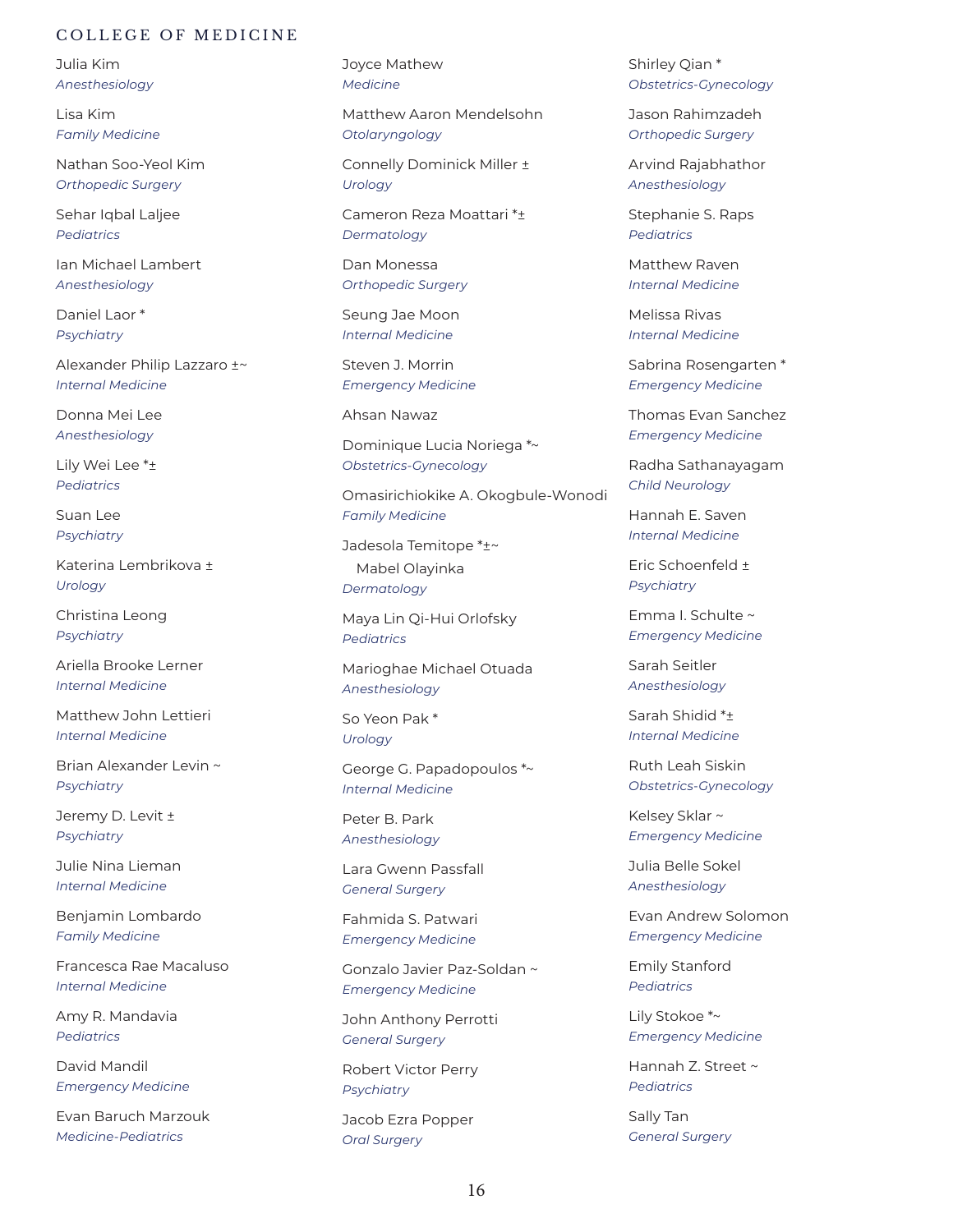TzeYin Tang *Obstetrics-Gynecology*

Joel P. Thomas *Pediatrics*

Marae L Thompson *Obstetrics-Gynecology*

Yi W. Tong *General Surgery*

Jason Tromblee *Emergency Medicine*

Andrew Tsai \* *Internal Medicine*

Justin Varughese *Emergency Medicine*

Allen Lawrence Vaynblat *General Surgery*

Ryne Jack Veenema *Orthopedic Surgery*

Valerie M. Velez *Neurology*

Emily Rebecca Vlasik *Pediatrics*

Priyanka Wadgaonkar *Anesthesiology*

Hanbin Wang Jr. *Orthopedic Surgery*

Megan Jia Wang *Anesthesiology*

Laura Simone Selvin Werle \* *Internal Medicine*

Tara Wetzler *Emergency Medicine*

Adam Joseph Wolfert ± *Orthopedic Surgery*

Johnny Wong *Emergency Medicine*

Michele Andrea Wong \* *Otolaryngology*

Vincent K. Wong *Anesthesiology*

Daniel DaQi Xia *Emergency Medicine*

Stephanie Claudia Yakoubovitch ± *General Surgery*

Ann Fan Yang \* *Internal Medicine*

Angela Young Yoo *Internal Medicine*

Haoxuan Yuan *Internal Medicine*

Davena Dailin Zhang *Neurology*

Lynna Zhong *Internal Medicine*

Kathryn Zhu *Psychiatry*

Maxime Ayiyeton Zinsou *Emergency Medicine*

Vladimir Semassa Zinsou *Emergency Medicine*

### *Denotes:*

- *\* Alpha Omega Alpha Medical Honor Society*
- *± Distinction in Research*
- *~ Gold Humanism Honor Society*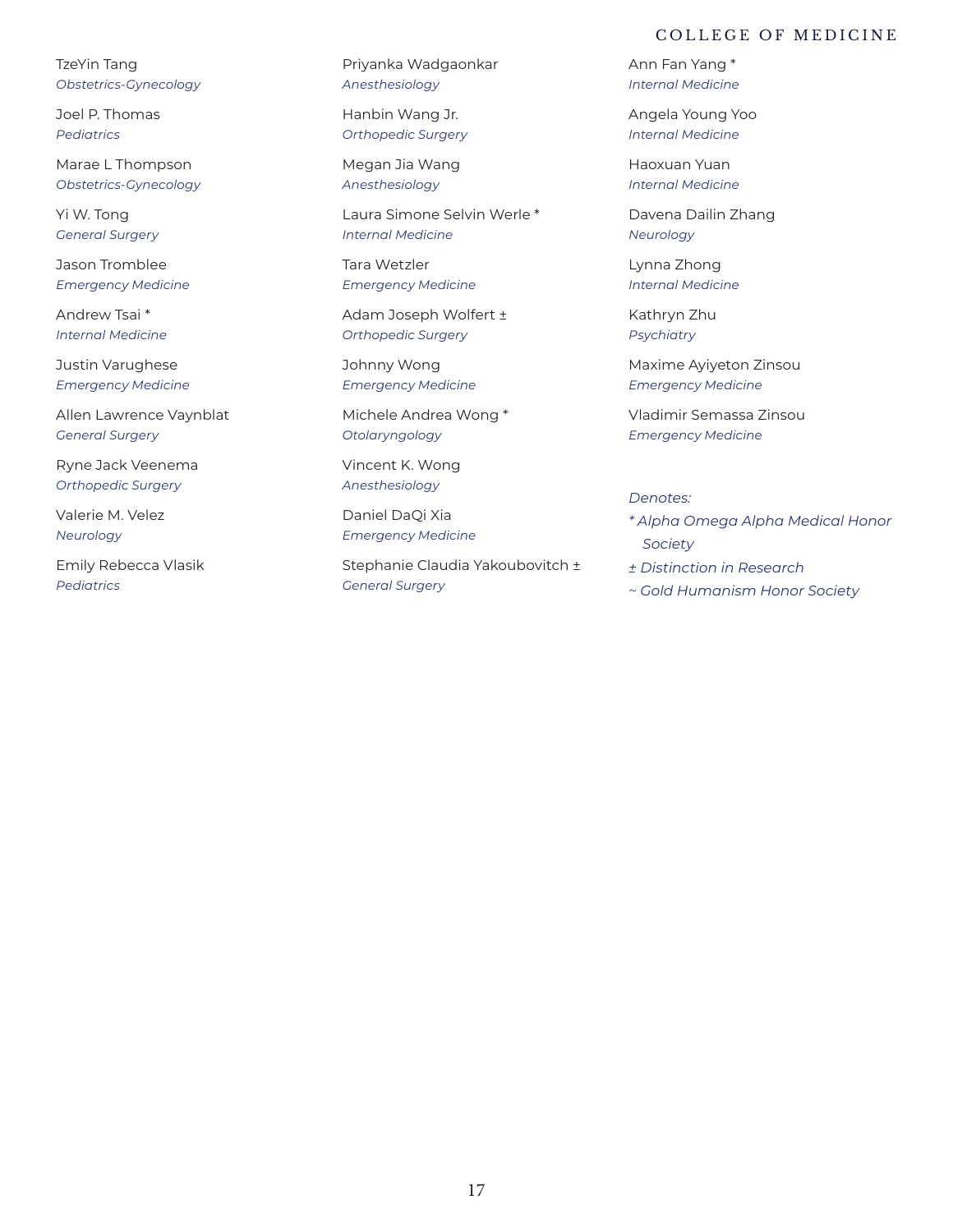## SUNY Downstate Health Sciences University **HONORARY DEGREES: 2020 - 2022**

### **2 0 2 2**

### **Linda Ann Clayton, M.D., MPH** *Honorary Doctor of Science*

#### **A PIONEER IN DEFINING STRUCTURAL RACISM IN MEDICINE**

Nominated in recognition of her distinguished work in public health, impactful focus on health equity, and significant scholarship in the field of health disparities.

Dr. Linda Clayton is a gynecologic-oncologist / obstetrician-gynecologist and distinguished author whose career has been concentrated in academic medicine, health policy, and population health. She is known, along with her late husband, medical historian W. Michael Byrd, M.D., for groundbreaking research on the evolution and extent of health disparities affecting African Americans, racialized ethnic minorities, women, and other groups. With her husband, she co-authored the two-volume Pulitzer Prize-nominated book, An American Health Dilemma. Dr. Clayton is the first African-American woman to be sub-specialty trained in gynecologic oncology.

After graduating from North Carolina Central University, Dr. Clayton earned her M.D. degree (1975) and completed an OB/GYN residency (1979) and a Gynecologic Oncology fellowship (1982) at Duke University . After earning her MPH degree from Harvard's T.H. Chan School School of Public Health in 1992, she was invited to join its faculty.

Dr. Clayton is the recipient of numerous awards and has also received Honorary Doctorate Degrees in Humanities and Education. She has served as a consultant with the National Cancer Institute, the National Medical Association (NMA), and the Congressional Black Caucus (CBC).

Now retired from practice, Dr. Clayton continues to serve as Senior Research Scientist and Instructor in the Division of Public Health Practice at the Harvard T.H. Chan School of Public Health, a position she has held continuously since her initial appointment in 1992.

### **Michael Osterholm, Ph.D., MPH**  *Honorary Doctor of Science*

#### **PUBLIC SERVICE ON THE NATIONAL AND INTERNATIONAL STAGE**

Nominated in recognition of his national and international work in public health and his dedication to teaching and mentoring public health researchers.

Dr. Michael Osterholm is a prominent public health academician and leading authority on infectious disease epidemiology. He is the Founder and Director of the highly acclaimed Center for Infectious Disease Research and Policy (CIDRAP) at the University of Minnesota. Dr. Osterholm has served as an advisor to presidential administrations of both parties and as a Science Envoy for Health Security on behalf of the United States Department of State. He is an outspoken advocate of developing national emergency preparedness for biological weapon attacks and a leading spokesperson on the public health impact of COVID-19.

From 2001 through early 2005, Dr. Osterholm served as Special Advisor to the Secretary of the Department of Health and Human Services on issues related to bioterrorism and public health preparedness. He has held appointments with the National Science Advisory Board on Biosecurity and the World Economic Forum Working Group on Pandemics. In 2020, Dr. Osterholm was appointed to then-Presidentelect Joe Biden's 13-member Transition COVID-19 Advisory Board.

Dr. Osterholm has published numerous editorial and opinion pieces in the New York Times and Washington Post and has appeared on "Meet the Press" and other national newscasts. He is the creator and host of the Osterholm Update, a podcast that has served as a major source of information throughout the COVID-19 epidemic.

Dr. Osterholm holds an M.S. in Environmental Health, an MPH in Epidemiology, and a Ph.D. in Environmental Health, all from the University of Minnesota. He has been a frequent consultant to the World Health Organization, the National Institutes of Health, the Food and Drug Administration, the Department of Defense, and the Centers for Disease Control.

He is the author of more than 315 papers and

abstracts, including 21 book chapters. He serves on the boards of nine epidemiology and infectious disease journals and is a reviewer for The New England Journal of Medicine. Dr. Osterholm is a member of the National Academy of Medicine (NAM) and the Council of Foreign Relations and has received major research awards from the NIH and the CDC.

### **2021**

### **Harold P. Freeman, M.D.**

*Honorary Doctor of Science*

#### **THE PREEMINENT AUTHORITY ON RACE, POVERTY, AND CANCER**

Nominated for exceptional distinction and contributions to medicine, and for advancing diversity and equity in the health and science professions.

Dr. Harold P. Freeman is revered as a champion of health equity and justice for communities of color and at-risk populations. He was the chief architect of the American Cancer Society's initiative on cancer among disadvantaged populations and an innovator who pioneered the Patient Navigator model of care. Among his many honors and accomplishments, Dr. Freeman served as national President of the American Cancer Society, four-term Chair of the President's Cancer Panel, Founding Director of the National Cancer Institute's Center to Reduce Cancer Health Disparities, and is a 2000 Lasker Laureate.

Dr. Freeman earned his M.D. from Howard University Medical School (1958) and completed residencies at Howard University Hospital and Memorial Sloan Kettering Cancer Center. He is a Diplomat of the American Board of Surgery, a Fellow of the American College of Surgeons, and a member of the Institute of Medicine. Additionally, he is an Emeritus Professor of Clinical Surgery at Columbia University College of Physicians and Surgeons, Senior Advisor to the Director of the National Cancer Institute in Bethesda, Maryland, Director of Howard University, and a Trustee of Howard University Hospital.

When Dr. Freeman began his medical career in the 1970s, bias and discrimination against minorities were common in health care. Basic primary care was severely lacking for people of color and generally unavailable in the poorest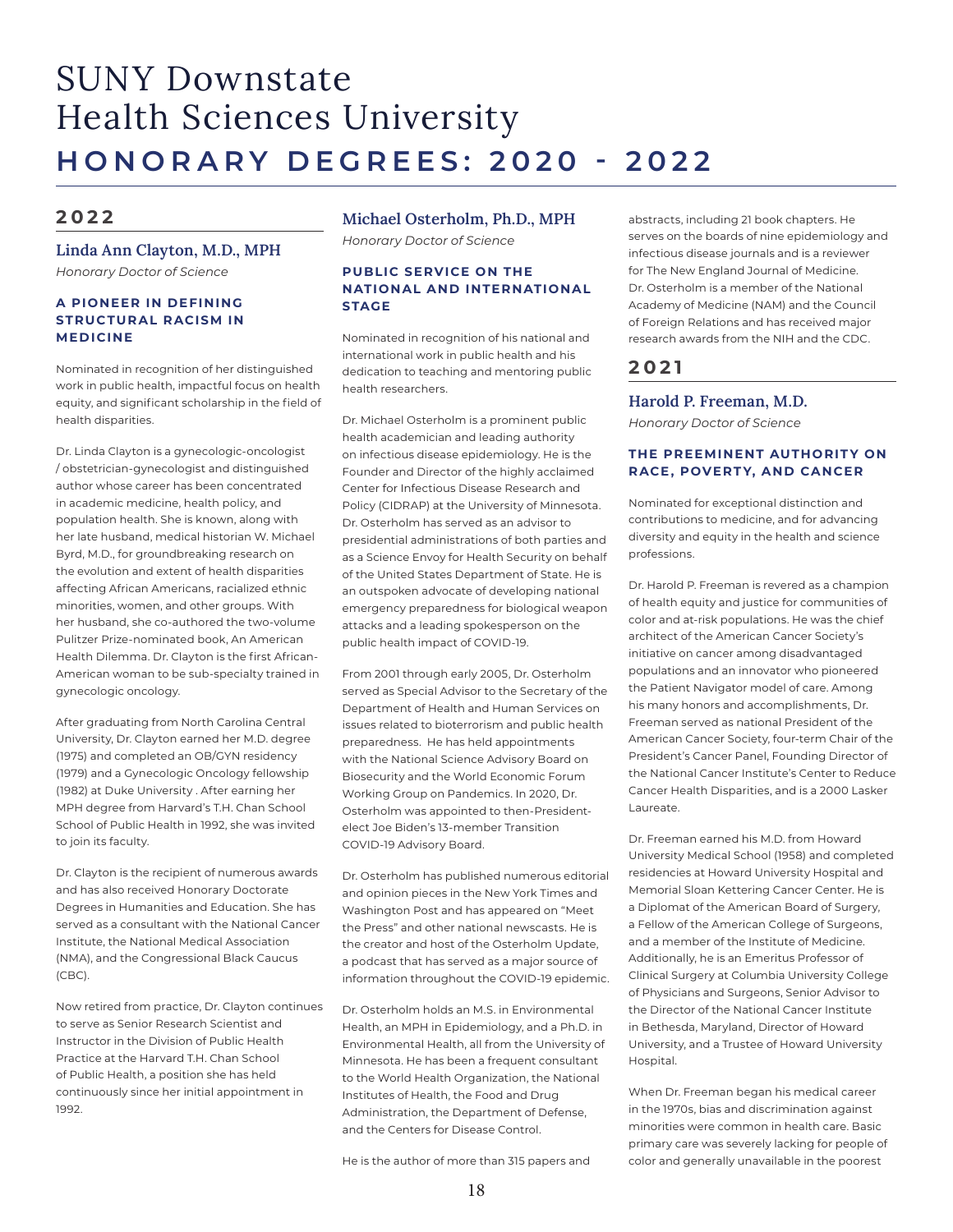### HONORARY DEGREE RECIPIENTS

communities. Medical research on the health problems of African-Americans, particularly among African-American women, lagged significantly behind that of white Americans. African-Americans experienced higher morbidity and mortality rates than their white counterparts in nearly every disease category. Dr. Freeman's life work has been committed to addressing these injustices and ensuring that all people receive the best possible care, regardless of their color or income.

Dr. Freeman is currently the Founder and President/CEO of the Harold P. Freeman Patient Navigation Institute, a health care model he pioneered that aims to improve health care by facilitating convenient and integrated care.

Dr. Freeman continues to challenge leaders in health care and medical research to broaden their understanding and their approach to human disease. Above all else, he remains committed to patients and his community.

#### **Ali S. Khan, M.D., MPH, MBA**

*Honorary Doctor of Science*

### **A DISEASE DETECTIVE DEDICATED TO PROTECTING THE PUBLIC'S HEALTH**

Nominated for driving innovation in public health, combating emerging infectious diseases and bioterrorism, and skill in aligning national objectives with evolving science and political environments.

Dr. Ali S. Khan is an expert on emerging infectious diseases, bioterrorism, and global health. He is a Retired Assistant Surgeon General and the CDC's former Director of the Office of Public Health Preparedness and Response. Dr. Khan currently serves as Dean and Professor of Epidemiology for the College of Public Health at the University of Nebraska. He is the author of The Next Pandemic: On the Front Lines Against Humankind's Gravest Dangers, released in 2016.

Dr. Khan is a medical doctor by training and an epidemiologist by career, known for driving innovation in public health and leading organizational change. He served with the CDC from 1991 to 2014. While there, Dr. Khan gained a reputation for delivering results and initiating programmatic advances to address infectious diseases, food safety, global health, and health security.

Over the course of successive appointments at the CDC, Dr. Khan proved successful at aligning national objectives with evolving science and political environments. Many of his assignments were directed at responding to high profile domestic and international public health emergencies, including outbreaks of Ebola hemorrhagic fever, severe acute respiratory

syndrome (SARS), the initial public health response to Hurricane Katrina in New Orleans, and the anthrax attack on the Senate Office Buildings in Washington, D.C.

Dr. Khan earned his M.D. degree, summa cum laude, from SUNY Downstate's College of Medicine in 1987. He completed a combined residency in Internal Medicine and Pediatrics in 1991 at the University of Michigan Medical Center in Ann Arbor. He holds an MPH from Emory University and an MBA from the University of Nebraska.

In his current appointment as Dean of Public Health at the University of Nebraska, Dr. Khan has strengthened the College's reach and advanced its reputation. He continues to consult for multiple U.S. organizations (including Major League Baseball), for Ministries of Health in foreign countries, and for the World Health Organization.

### **M. Monica Sweeney, M.D., MPH, FACP**

*Honorary Doctor of Science*

#### **A COMMUNITY HEALTH CHAMPION WHO SHAPED THE LOCAL , STATE , AND NATIONAL RESPONSE TO THE HIV/AIDS CRISIS**

Nominated in recognition of her extensive work to combat HIV/AIDS as New York City Assistant Commissioner of the Bureau of HIV/AIDS and member of the U.S. Presidential Advisory Council on HIV/AIDS.

Dr. M. Monica Sweeney is a champion for health equity and a public health advocate. She served two terms as a member of the U.S. Presidential Advisory Council on HIV/AIDS, was former Assistant Commissioner of the Bureau of HIV/AIDS Prevention and Control in the NYC Department of Health and Mental Hygiene (NYCDHMH), and, for close to two decades, was director of a clinic in the heart of Brooklyn's Bedford Stuyvesant community, an inner-city healthcare "desert" in which people of color continue to be affected by HIV/AIDS at epidemic levels.

Dr. Sweeney has received numerous awards for her work and is now Professor and Chair Emerita of Health Policy and Management at Downstate's School of Public Health.

In 2007, Dr. Sweeney was appointed to head the Bureau of HIV/AIDS Prevention and Control in NYCHMH, a position that gave her a platform to address the HIV/AIDS epidemic across the five boroughs of New York City. Dr. Sweeney oversaw a comprehensive effort to improve HIV prevention, diagnosis, and treatment by using surveillance data, medical home care, case management, and patient navigation

techniques. She launched large-scale testing programs and expanded prevention campaigns. She deftly used the media to advance the Bureau's mission.

The epidemiologic programs, techniques, tools, and prevention campaigns Dr. Sweeney launched are still used, and NYCDHMH continues to be guided by the foundation she laid to combat HIV/AIDS stigma, bias, and discrimination.

Dr. Sweeney earned her M.D. degree and completed her internship and residency training at SUNY Downstate's College of Medicine. She holds an MPH from Columbia University's Mailman School of Public Health. She is board-certified in Internal Medicine and Geriatric Medicine and is a Fellow of the American College of Physicians.

### **2 0 2 0**

**Daisy Cruz-Richman, Ph.D., R.N.**

*Honorary Doctor of Science*

### **MAKING A DIFFERENCE BY R AISING THE PROFILE AND RIGOR OF NURSING EDUCATION**

Nominated for strengthening Nursing education nationally in concert with the American Association of Colleges of Nursing and the Robert Wood Johnson Foundation.

Dr. Daisy Cruz-Richman is Dean Emerita of SUNY Downstate's College of Nursing. While Dean, she strengthened Nursing Programs within SUNY Downstate and throughout The State University of New York system; provided leadership to nationally important programs; and strengthened academic rigor in the nursing profession in concert with the American Association of Colleges of Nursing (AACN) and the Robert Wood Johnson Foundation.

With over 350 students, Downstate's College of Nursing is one of the largest in New York State. Under Dr. Cruz-Richman's leadership, the College revised graduate and undergraduate Nursing curricula; launched the Accelerated Bachelor of Nursing Program; developed a Center for Nursing Scholarship and state-of-theart Nursing Simulation Center; appointed the College's first Associate Dean for Research and Innovations; and launched the College's first Honor Society. She won more than \$5 million in grant funding from state and national sources to support Nursing Programs at Downstate.

In 2006, Dr. Cruz-Richman was one of 15 Nursing leaders charged by the AACN Board of Directors with revising its 1998 document, Essentials of Baccalaureate Education for Professional Nursing Practice. In 2012, she chaired the AACN's national RN-BSN Task Force that wrote its White Paper on Expectations for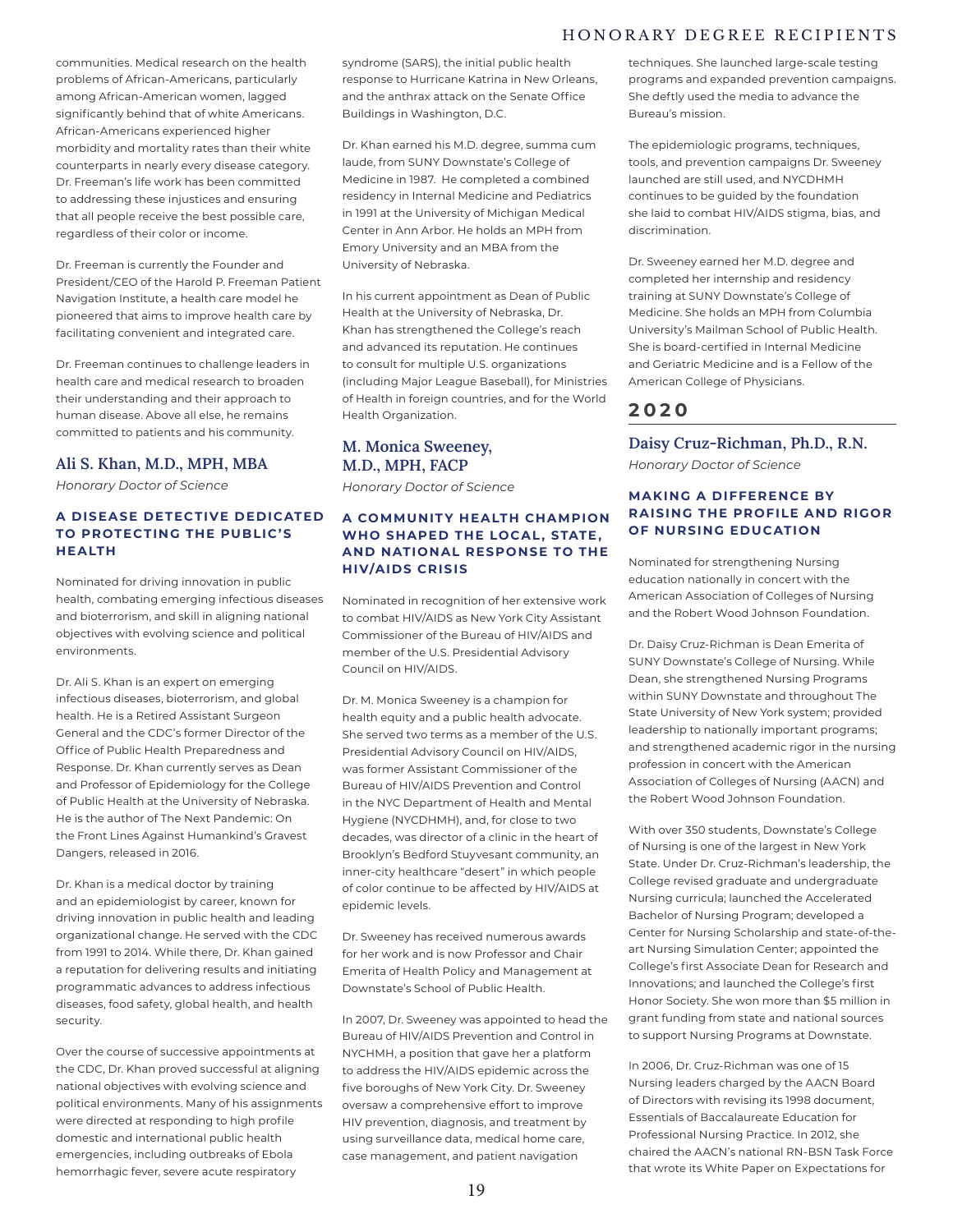### HONORARY DEGREE RECIPIENTS

Practice Experiences in the RN to Baccalaureate Curriculum. She was a founding member of the Robert Wood Johnson Foundation's "New Careers in Nursing" scholarship program, designed to increase the number of bachelorprepared nurses in the workforce.

Dr. Cruz-Richman holds multiple advanced degrees in Nursing, Education, and Psychology. She served on the faculty of SUNY Downstate's College of Nursing from her initial appointment in 1979, until her retirement in 2017.

### **Eli A. Friedman, M.D., MACP**

*Honorary Doctor of Science*

#### **COMMANDING CONTRIBUTIONS TO THE FIELDS OF NEPHROLOGY AND DIALYSIS**

Nominated in recognition of his leadership and lifetime efforts to extend the life-saving technology of dialysis to ever broader communities.

Dr. Eli A. Friedman is one of the world's most renowned figures in the field of nephrology. Though he did not invent hemodialysis, Dr. Friedman was centrally involved in refining the techniques by which this life-saving modality is applied. By developing the portable "suitcase dialyzer," he added immeasurably to the ability of dialysis patients to live a relatively normal lifestyle.

Throughout his career, Dr. Friedman worked, collaborated with, or advised virtually every major clinician in the field of end-stage renal disease and renal transplantation. He trained more than 160 nephrology fellows, many of whom went on to distinguished academic and clinical careers.

Before Dr. Friedman launched the first Federally-funded dialysis program in 1964 at Kings County Hospital Center, patients with chronic renal failure faced inevitable and imminent death. Since then, more than one million Americans have undergone the lifesaving procedure.

Dr. Friedman is a 1957 graduate of SUNY Downstate's College of Medicine. He returned to Downstate in 1963 as an Assistant Professor of Medicine and Chief of the newly created Renal Disease Division and spent his entire career in service at SUNY Downstate. He was appointed a SUNY Distinguished Teaching Professor in 1992 and formally retired in 2019.

Dr. Friedman has served as president, chairman, or member of numerous professional societies and committees. He is the recipient of 95 national and international honors, awards, and medals, including two honorary degrees and several lifetime achievement awards, as well as multiple designations on "Top Doctor" lists. He

served as editor or on the editorial boards of 25 scientific journals and is the author of 520 peerreviewed journal articles and book chapters.

Dr. Friedman is a Master of the American College of Physicians and a Fellow of the Royal College of Physicians.

### **H. Carl McCall, M.Div., DD., DHL**

*Honorary Doctor of Humane Letters*

#### **CHAIRMAN EMERITUS OF THE STATE UNIVERSITY OF NEW YORK: A LIFE DEDICATED TO PUBLIC SERVICE**

Nominated in recognition of his contributions to Downstate, New York State, and the nation, and his impactful advocacy for social justice and community engagement.

The Honorable H. Carl McCall has led a storied life and has had an equally storied impact on New York State, on the nation, and on the hundreds of thousands of students who attended SUNY while he served as a Member and Chair of its Board of Trustees. He is a civil rights activist, astute business leader, and champion for access and equality in higher education who, over the course of his career, has served as a New York State Senator, ordained minister, Ambassador to the United Nations, Commissioner of the New York State Division of Human Rights, Commissioner of the Port Authority of New York and New Jersey, New York State Comptroller, and Board member of the New York Stock Exchange.

Under Mr. McCall's leadership, SUNY initiated programs and policies that defined the core values of the State University of New York. This includes a system-wide diversity policy, expansion of Educational Opportunity Programs, implementation of the most robust measures in the nation to prevent sexual assault on college campuses, the end of criminal conviction disclosure in SUNY admissions, and implementation of a system-wide initiative to increase the number of underrepresented faculty.

SUNY appointed 93 College Presidents, Officers-in-Charge, and Deans on Mr. McCall's watch. He oversaw the adoption of multiple international exchange agreements with the nations of Haiti, the Dominican Republic, and Cuba. Additionally, he created the SUNY Impact Foundation, the first foundation dedicated to serving the needs of SUNY students systemwide.

On retirement from the Board of Trustees in 2019, Mr. McCall was appointed Chairman Emeritus in recognition of his many years of service and his ongoing involvement in providing expertise to the Board.

Mr. McCall was educated at Dartmouth College, Andover Newton Theological Seminary, and Edinburgh University. He is the recipient of ten honorary degrees.

### **John Ruffin, Ph.D.**

*Honorary Doctor of Science*

### **FOUNDING DIRECTOR OF THE NATIONAL INSTITUTE ON MINORITY HEALTH AND HEALTH DISPARITIES**

Nominated for elevating the national discourse on minority health and launching health disparities research to the status of scientific discipline.

Dr. John Ruffin has devoted his career to improving the health status of racial and ethnic minorities and underserved populations. As the NIH federal official for minority health disparities research, Dr. Ruffin planned and brought to fruition the most extensive biomedical research program in the nation aimed at efforts to eliminate health disparities. Over his more than 20-year career at the NIH, he transformed research on minority health and health disparities from a programmatic concept to a fully-realized entity that, as a National Institute, touches the lives of millions of Americans burdened by inequalities in health status and healthcare delivery.

Dr. Ruffin retired from the NIH in 2014. He currently serves as a Senior Fellow with the Cobb Institute, which functions as a community of researchers and practitioners who advance evidence-based solutions for racial and ethnic disparities in health and health care. After retirement, Dr. Ruffin published "Going the Distance, The Making of a National Health Disparities Research Enterprise," which chronicles the birth and evolution of the minority health and health disparities research agenda within the NIH.

Dr. Ruffin earned a Ph.D. in Systematic and Developmental Biology from Kansas State University and completed post-doctoral studies at Harvard University. He has also served as a Cabot Teaching Fellow at Harvard University and Dean of the College of Arts & Sciences at North Carolina Central University.

Dr. Ruffin's record of professional achievement includes ten honorary doctor of science degrees. He has given hundreds of presentations and keynote speeches on health disparities to agencies, scientific organizations, organizations, and universities and delivered testimony to Commissions and Congress. He has received numerous awards from professional, non-profit, and advocacy organizations.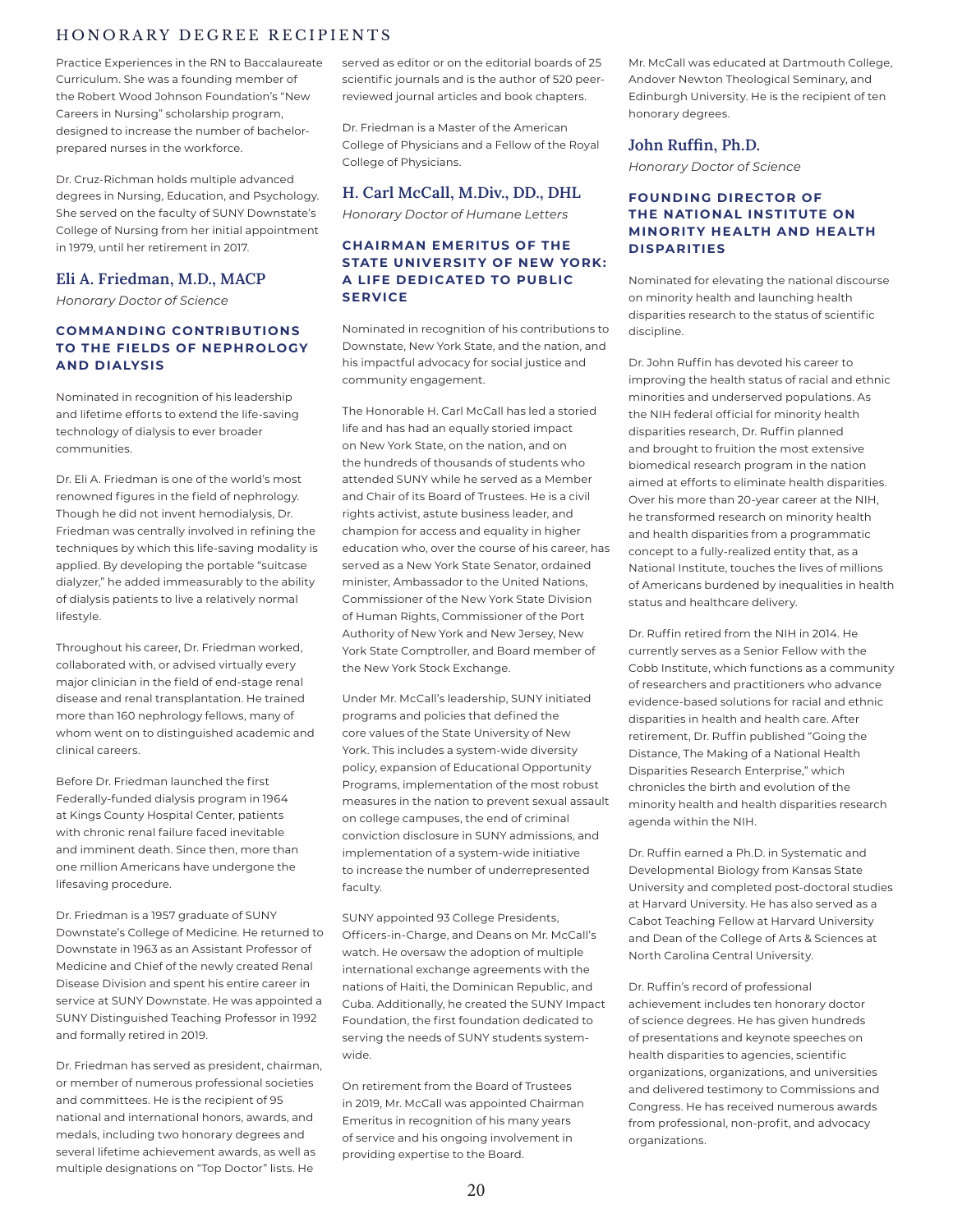### **ALUMNI ASSOCIATION OF THE COLLEGE OF MEDICINE 718.270.2075 | www.downstate.edu/alumni**

### To the Class of 2022,

It is a great privilege for me to congratulate you, the Class of 2022, on this momentous occasion.

As we continue to emerge from the pandemic and the uncertainties imposed onto our everyday lives, rest assured the College of Medicine's spirit of perseverance and progress was active throughout the 2021-2022 academic year, and we continue to find hope as you graduate today and move into this next season of your lives.

Today is the beginning of your relationship with the College of Medicine as Alumni. On the day, you accepted your offer of admission from the College of Medicine at SUNY Downstate Health Sciences University, you joined a lifelong community. In fact, you joined more than a community—you joined a family. And like your own family, you remain a member of the College of Medicine family for life. You share a common bond with thousands of other Alumni. Every time you see someone wearing a College of Medicine at SUNY Downstate Health Sciences University sweatshirt, or whenever you read about the accomplishments of a fellow alumnus, it is my hope that you'll feel a sense of pride and nostalgia.

As you depart the College of Medicine, I challenge you, each in your own way, to allow your academic experiences to serve as the foundation upon which you build productive careers. Allow your social interactions with faculty, staff, administrators, and your fellow students guide you as you interact with individuals in the workplace and in society. Allow the College's commitment to you to be a model for your commitment to yourself, your family, your community, and your Alma Mater.

It is my desire for you to live rich, satisfying personal lives filled with love and laughter. I hope you find

ways to share your skills as physicians to make your communities healthier places for yourselves and your neighbors, to grow and continue learning for the rest of your lives. Having graduated medical school, you have shown yourselves to be conquerors, with the courage, compassion, strength, and tenacity to overcome every obstacle you may encounter.

Graduates, each of you has successfully completed multiple years of rigorous learning and skill development to earn your degree. You have proven your readiness for success. Now you have the honor and privilege of continuing your compassionate work of caring for those in need. I have been consistently impressed and invigorated with stories shared about the research and clinical work you've conducted over your academic journey. Here is to you, the next generation of doctors and the newest members of the College of Medicine SUNY Downstate Alumni Family!

My charge to you is to see the horizon as an invitation to expand your reach and accomplish all that you set your minds to do. The torch has been passed to you with the expectation that you will hold it higher and carry it farther than those who walked before you.

Congratulations once again on this amazing milestone, graduating from the College of Medicine at SUNY Downstate Health Sciences University is an achievement you can be proud of for the rest of your life.

With all good wishes,

#### **Dr. Pierre Arty '90**

*President Alumni Association of the College of Medicine State University of New York Downstate Health Sciences University*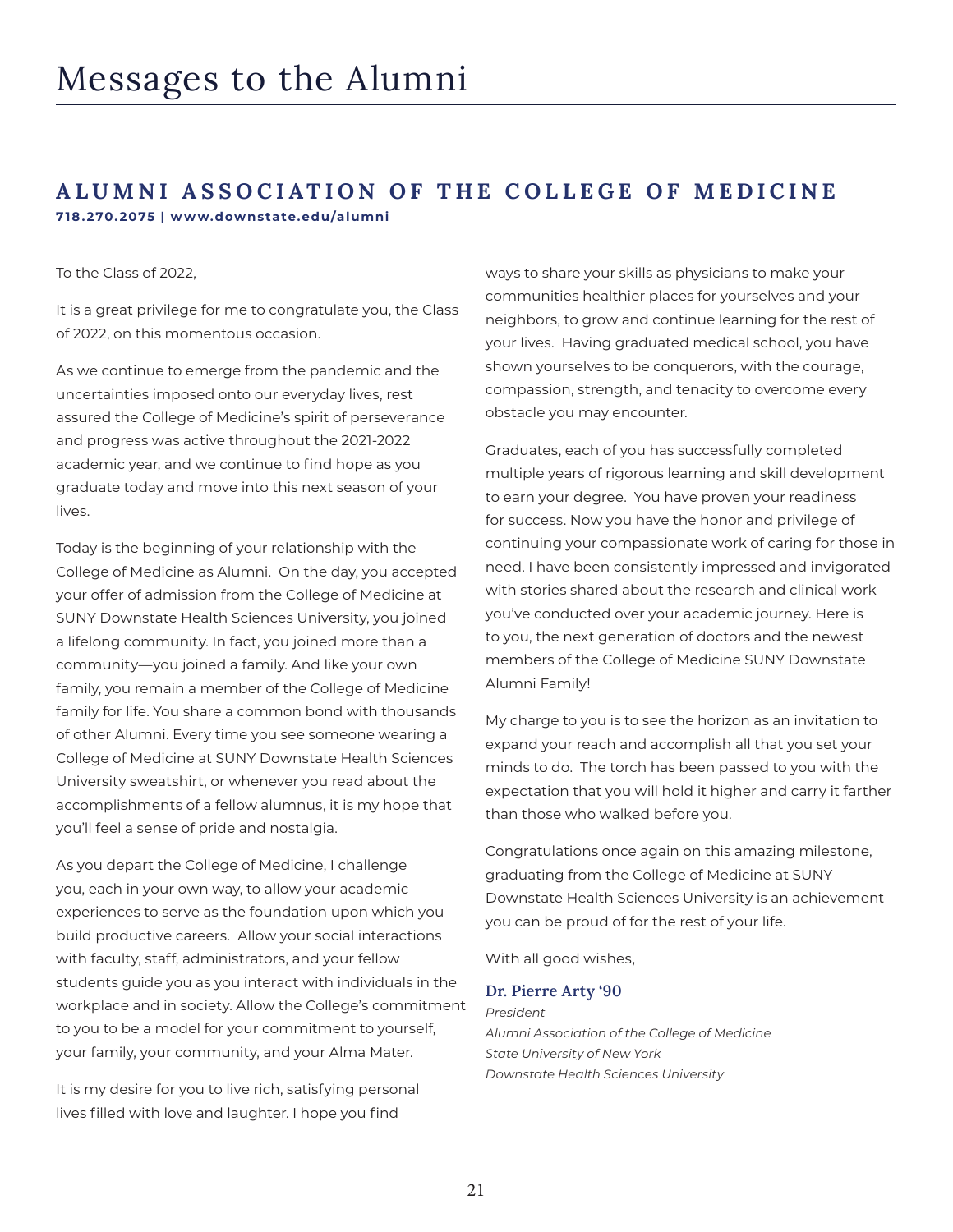## **SCHOOL OF HEALTH PROFESSIONS ALUMNI ASSOCIATION www.downstate.edu/alumni**

Dear SOHP 2022 Graduate,

Congratulations Class of 2022! We are proud to welcome each one of you as a Downstate Health Sciences University, School of Health Professions (SOHP) alumna/ alumnus, where many alumni before you are outstanding examples in the field of healthcare.

The SOHP has a long history of educating students preparing them for a variety of healthcare careers, namely physician assistants, occupational therapists, physical therapists, diagnostic medical sonographers, midwives, and medical informaticists. We are committed to continuing to serve you, our newest alumni, through evidence-based professional development and continuing education, networking activities, and fun events. We need your help to be successful in these endeavors.

Joining the SOHP Alumni Association helps to ensure that our students have an opportunity to interact with homegrown healthcare professionals as mentors. Your time and talents as alumni can benefit students who are matriculating as well as help attract new students.

We hope that you consider staying active with the SOHP family as a way to give back to the institution that helped put you on track to become an exceptional healthcare professional. There are many ways you can be involved.

Please continue to visit us on the website, Twitter, Instagram, LinkedIn, and Facebook for information on future Alumni activities. You may also contact Assistant Dean Phillip Bones (SOHP Alumni Association Contact Person: phillip.bones@downstate.edu).

No matter where you are, we want to reach out and engage with you.

Sincerely,

### **Allen Lewis, Ph.D., CRC**

*Dean and Professor School of Health Professions Downstate Health Sciences University*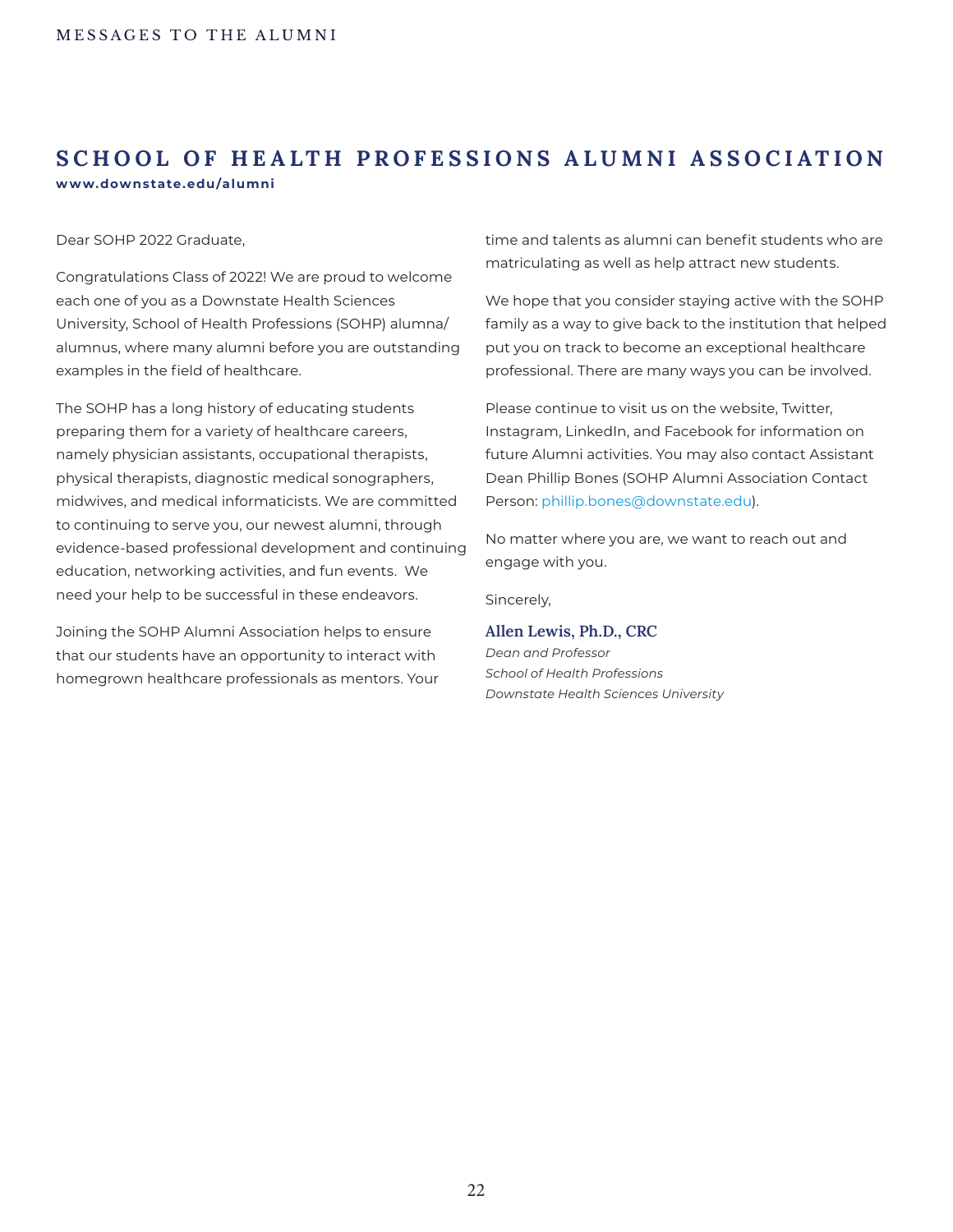### **COLLEGE OF NURSING**

**w w w.downstate.edu/alumni** 

Congratulations, New Alumni of the College of Nursing!

On behalf of the College of Nursing, I would like to congratulate and welcome the class of 2022 to our alumni family. For our new alumni, and as well as our existing alumni, please consider our invitation to get involved. There are many opportunities for you to participate in our vibrant college, such as serving on my advisory board, as guest speakers and on student panels, support for current students through a mentoring relationship, or supporting our college through monetary gifts. We seek your continued support, and we need you!

There are currently two ways to make a gift. I established the *Nursing Cares Fund* in 2019 to assist Downstate College of Nursing students in meeting immediate financial expenses due to unforeseen, temporary hardships. Awards not exceeding \$500 are made to eligible nursing students in an effort to maintain academic progression and well-being in the student's program of study. Covered expenses for students experiencing hardship include textbooks, travel costs due to death or illness of an immediate family member, medications, eyeglasses, food, technological support, clothing, shelter, or disaster relief.

The other opportunity for gift-giving is through our *College of Nursing Giving Tree*. The Giving Tree provides scholarships for students who excel academically, clinically, or who demonstrate outstanding leadership.

Your donation to the Growing the Future of Nursing Giving Tree will help us continue to achieve our mission and to enhance the educational experience of our students. The hand-crafted tree is located at the entrance of the College of Nursing and welcomes our students, faculty, staff, and guests. As your donations accrue, the tree will continue to grow. Please consider commemorating a loved one or acknowledging a special achievement.

For more information about how to support the future of the College of Nursing, visit our web site:

### https://www.downstate.edu/education-training/collegeof-nursing/giving-tree/index.html

I would love to hear from you if you are interested in becoming involved as a College of Nursing alumnus. I am pleased to work alongside each of you as we move forward together to provide outstanding nursing education and change the world as Downstate nurses!

Please stay in touch and update your address with Ms. Karen Thomas at Karen.Thomas-Lovell@downstate.edu and, as always, feel free to contact me at lori.escallier@ downstate.edu

My very best wishes,

### **Lori Escallier, Ph.D. RN CPNP-PC FAAN** *Dean, College of Nursing*

*Downstate Health Sciences University*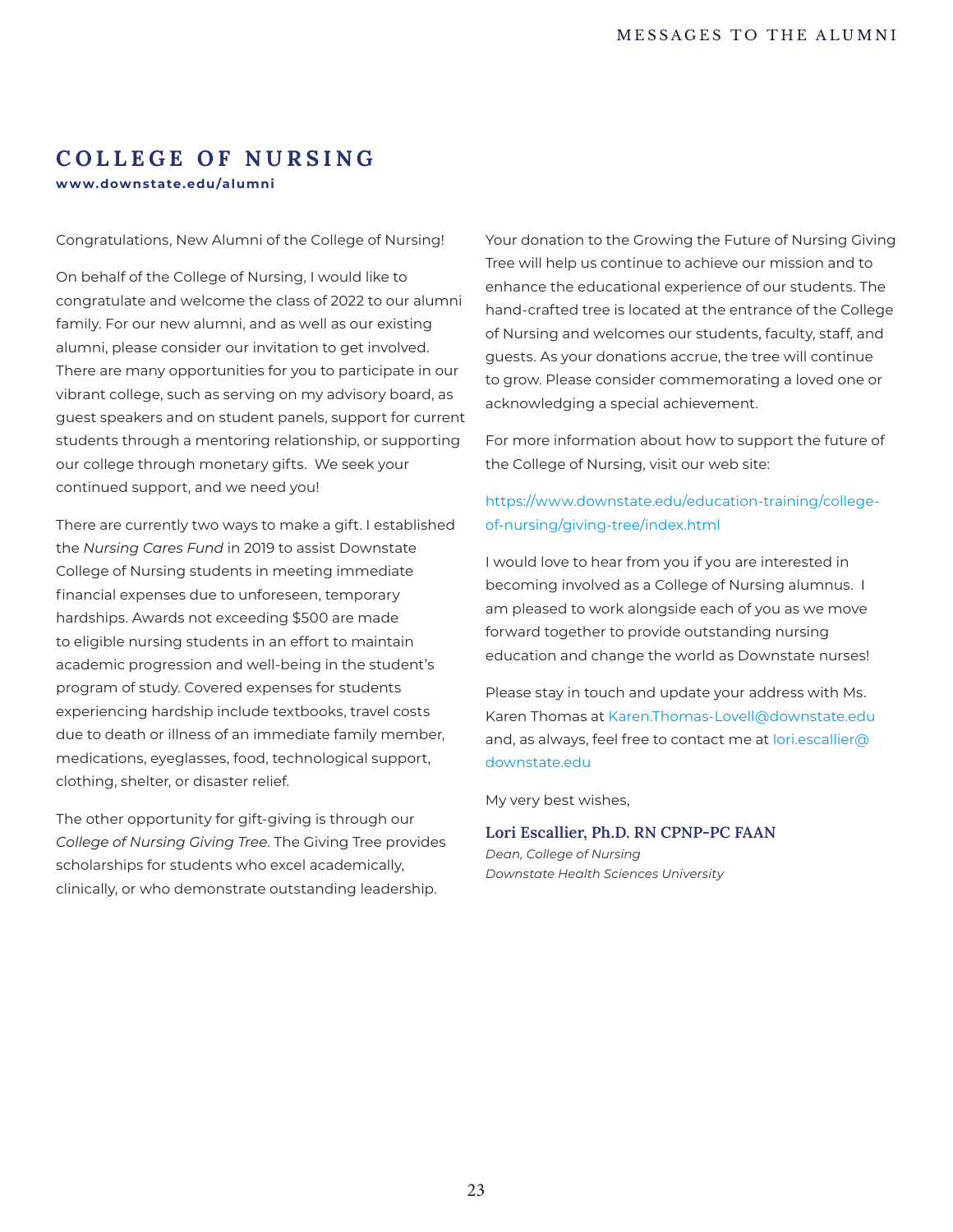## **S C H O O L O F PUBLIC HEALTH www.downstate.edu/alumni www.downstate.edu/alumni**

To the New Alumni of the School of Public Health,

Congratulations on your success! Your degree represents your commitment and hard work, and I hope you take a moment to reflect on your accomplishments. As you venture forward, please don't hesitate to engage with the Downstate community. I would encourage you to keep in contact with your peers and professors, not only to stay abreast of potential opportunities for career enhancement and community engagement, but to help support the next generation of leaders in public health as well. The diversity of the Downstate community and its unifying dedication to service are what make it unique, and your newfound voice as an alumni and public health professional is an invaluable resource. I look forward to building a stronger Downstate community alongside you while promoting health and wellness for all into the future!

Best wishes in your endeavors!

### **Jake Littman**

*SPH alumnus '20 JakeLouisLittman@gmail.com*

## **S C H O O L O F GRADUATE STUDIES**

To the New Alumni of the School of Graduate Studies,

Congratulations on reaching this milestone. We want to stay in touch with you throughout your careers. First, if we can help with anything, please do not hesitate to reach back to your Graduate School - we will do everything we can to help you as you navigate your careers. Second, we love to engage you as a seminar speaker, Annual Research Day judge, and career role model. Thank you for your contributions to the Graduate School and don't forget to reach back and lend a hand or your experience where you can.

Best wishes in your every endeavor,

#### **Mark G. Stewart, M.D., Ph.D.**

*Professor and Dean, School of Graduate Studies and Vice Dean for Research Downstate Health Sciences University*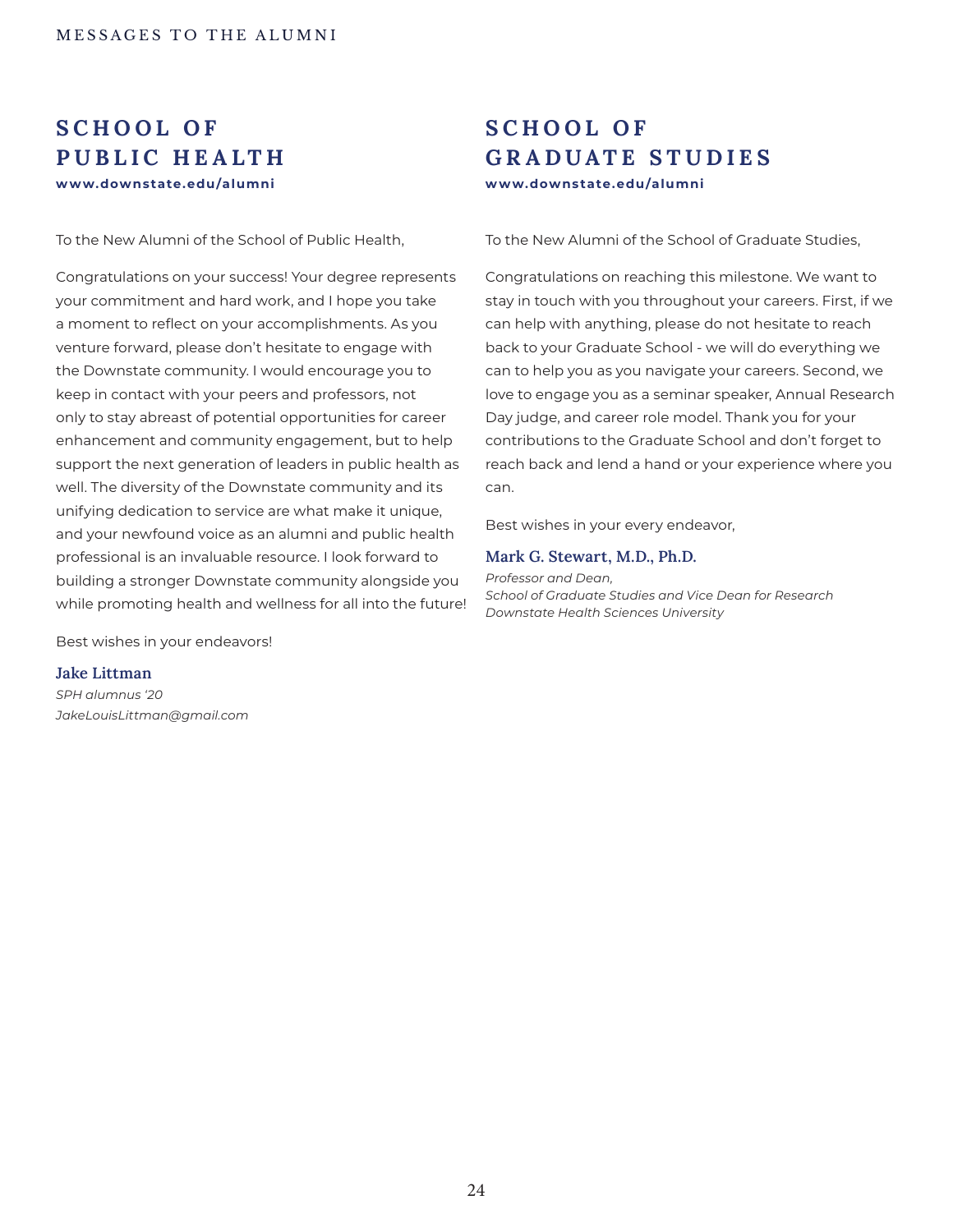## Faculty and Staff Serving as Marshals

### **Saren Ahearn, PT, DPT**

*Assistant Professor, Physical Therapy, School of Health Professions*

### **Riccardo Bianchi, Ph.D.**

*Associate Dean for Foundations of Medicine, College of Medicine*

### **Carla Boutin-Foster, M.D., MSc**

*Associate Dean for Diversity Education and Research*

### **Denise M. Bruno, M.D., MPH**

*Interim Chair of Community Health Sciences, Associate Dean for Global Engagement and Associate Professor, School of Public Health*

### **Sophie Christoforou, MSEd**

*Associate Dean for Student & Curricular Affairs, College of Medicine*

### **Camille Clare, M.D., MPH, CPE**

*Chair, Department of Obstetrics and Gynecology, College of Medicine*

### **Eva B. Cramer, Ph.D.**

*Vice President for Biotechnology and Scientific Affairs*

### **Daniel Ehlke, Ph.D., MA**

*Associate Professor, Department of Health Policy and Management, School of Public Health*

### **Mohammad Faysel, Ph.D.**

*Chairperson and Associate Professor, Medical Informatics, School of Health Professions*

### **Christina Guillen, M.D., FAAP**

*Associate Designated Institutional Official of Diversity and Inclusion*

### **Elka Jacobson-Dickman, M.D.**

*Associate Dean for Clinical Medicine, College of Medicine*

### **Kaiser Islam, M.D.**

*Clinical Assistant Professor, College of Medicine*

**Anthony J. Joseph, M.D.** *Dean of Admissions, College of Medicine*

**Joanne S. Katz, PT, DPT, Ph.D.** *Chair and Associate Professor, Physical Therapy, School of Health Professions*

### **Barbara Kitchener, Ph.D., RN**

*Director Entry-Level Program, RN to BS Track, College of Nursing*

### **Richard Kollmar, Ph.D.**

*Associate Professor, Department of Cell Biology, College of Medicine*

### **John Kubie, Ph.D.** *Associate Professor, Department of Cell Biology, College of Medicine*

## **Jason M. Lazar, M.D., MPH** *Vice Dean for Education, Chair*

*Department of Medical Education, College of Medicine*

**Jenny Libien, M.D., Ph.D.** *Chair of Pathology, College of Medicine*

### **Jeanne McHugh, Ph.D., RN APRN ACNS-BC FNYAM**

*Director Entry-Level Program Accelerated BS in Nursing Track, College of Nursing*

### **Barbara Messina, Ph.D., ANP, RN**

*Associate Dean for Technology and Innovation, College of Nursing*

## **Yvonne Nathan, Ed.D., RN**

*Clinical Assistant Professor, College of Nursing* 

### **Robin Ovitsh, M.D.**

*Associate Dean of Clinical Competencies, College of Medicine*

### **Katherine L. Perkins, Ph.D.**

*Associate Professor, Physiology and Pharmacology, College of Medicine*

### **Jeffrey S. Putman, Ed.D.**

*Vice President for Academic and Student Affairs*

### **Joanne Ritter-Teitel, Ph.D., MA, RN, NEA-BC**

*Associate Dean, Transformational Education and Partnerships, Chair Entry-Level Program, College of Nursing*

### **Annie Rohan, Ph.D., RN, CPNP-PC, NNP-BC, FAANP, FAAN**

*Associate Dean for Scholarship and Evaluation, College of Nursing*

### **Christopher A. J. Roman, Ph.D.**

*Associate Professor and Vice Chair of Cell Biology, College of Medicine*

### **Edison Ruiz, MPH, PA-C**

*Assistant Professor/Clinical Coordinator, Physician Assistant Program, School of Health Professions*

### **Nataliya Shaforost, DNP, FNP-C CDCES**

*Director Advanced Level Program, Doctor of Nursing Practice Core, College of Nursing*

### **Beth Steinfeld, DNP, WHNP-BC**

*Chair Advanced-Level Programs, Women's Health Nurse Practitioner Core, College of Nursing*

### **Andrea Trimmingham, MA, PA-C**

*Chair and Program Director, Assistant Professor, Physician Assistant Program, School of Health Professions*

### **Jeffrey P. Weiss, M.D., Ph.D., FACS**

*Professor and Chair Department of Urology, College of Medicine*

### **Tracey E. Wilson, Ph.D.**

*Vice Dean for Faculty Affairs and Research, Distinguished Service Professor, School of Public Health*

### **Toni Zuccaro, PT, Ph.D., NCS**

*Clinical Assistant Professor, Physical Therapy, School of Health Professions*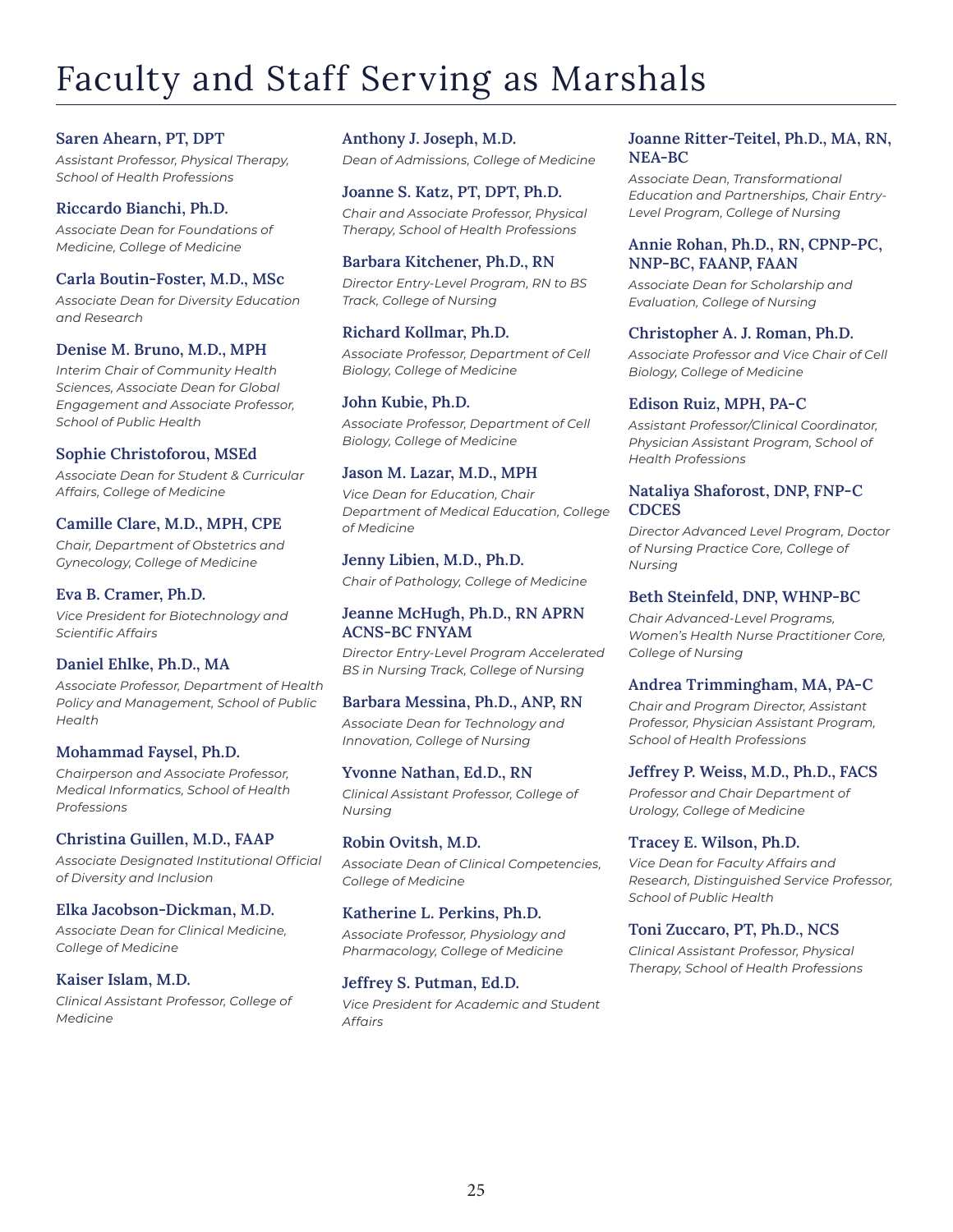## History of SUNY Downstate Health Sciences University

SUNY Downstate Health Sciences University is one of four academic health science centers within the 64-unit State University of New York. SUNY Downstate includes the College of Medicine, School of Graduate Studies, College of Nursing, School of Health Professions, School of Public Health, a major research center, several biotechnology sites, and University Hospital of Downstate.

The year 2022 marks the 163rd anniversary of SUNY Downstate's emergence as a leader in American medical education. In 1860, the Collegiate Division of the Long Island College Hospital (as it was then known) first opened its doors to students. The school revolutionized medicine in the United States: for the first time in this country, the teaching of medicine was brought to the hospital bedside and the idea that physicians should be trained exclusively in university classrooms and lecture halls was rejected.

In 1931, the school was rechartered as the Long Island College of Medicine. The "Downstate" era began on April 5, 1950, when a merger contract was signed between the Long Island College of Medicine and the newly constituted State University of New York. Several years later, Downstate's current flagship campus was built in East Flatbush, Brooklyn. In April 1953, ground was broken for the Basic Sciences Building, and President Dwight D. Eisenhower laid the cornerstone in 1954. The complex was expanded in 1966 with the opening of University Hospital of Downstate, the School of Health Professions, and the College of Nursing. The School of Public Health was established in 2009. In 2019, Downstate's name was

officially changed to SUNY Downstate Health Sciences University, to more accurately capture the total breadth of the institution's contributions to higher education, scholarship, workforce development, and health care.

Today, SUNY Downstate is the focal point of a health education network that encompasses numerous healthcare sites. It offers students broad professional education opportunities, especially for those committed to combating the spread of disease and eliminating health disparities in urban and underserved communities. It plays an important role, nationally and regionally, in the physician and healthcare-professional supply chain. The College of Medicine ranks fourth among the nation's 154 accredited medical schools in the number of graduates who hold an active license to practice medicine and is the top producer of physicians in New York State and New York City.

Downstate faculty members were the first to produce fullbody human images using magnetic resonance imaging (MRI) and the first to successfully perform open-heart surgery in New York State. We were the first to establish a federally funded dialysis clinic in the United States, prove that alcoholism has a genetic link, conduct a federal study of perinatal transmission of HIV disease, and identify the important role that nitric oxide plays in cardiovascular health.

This last discovery led to the award of the 1998 Nobel Prize for Medicine or Physiology to the late Downstate faculty member Dr. Robert F. Furchgott.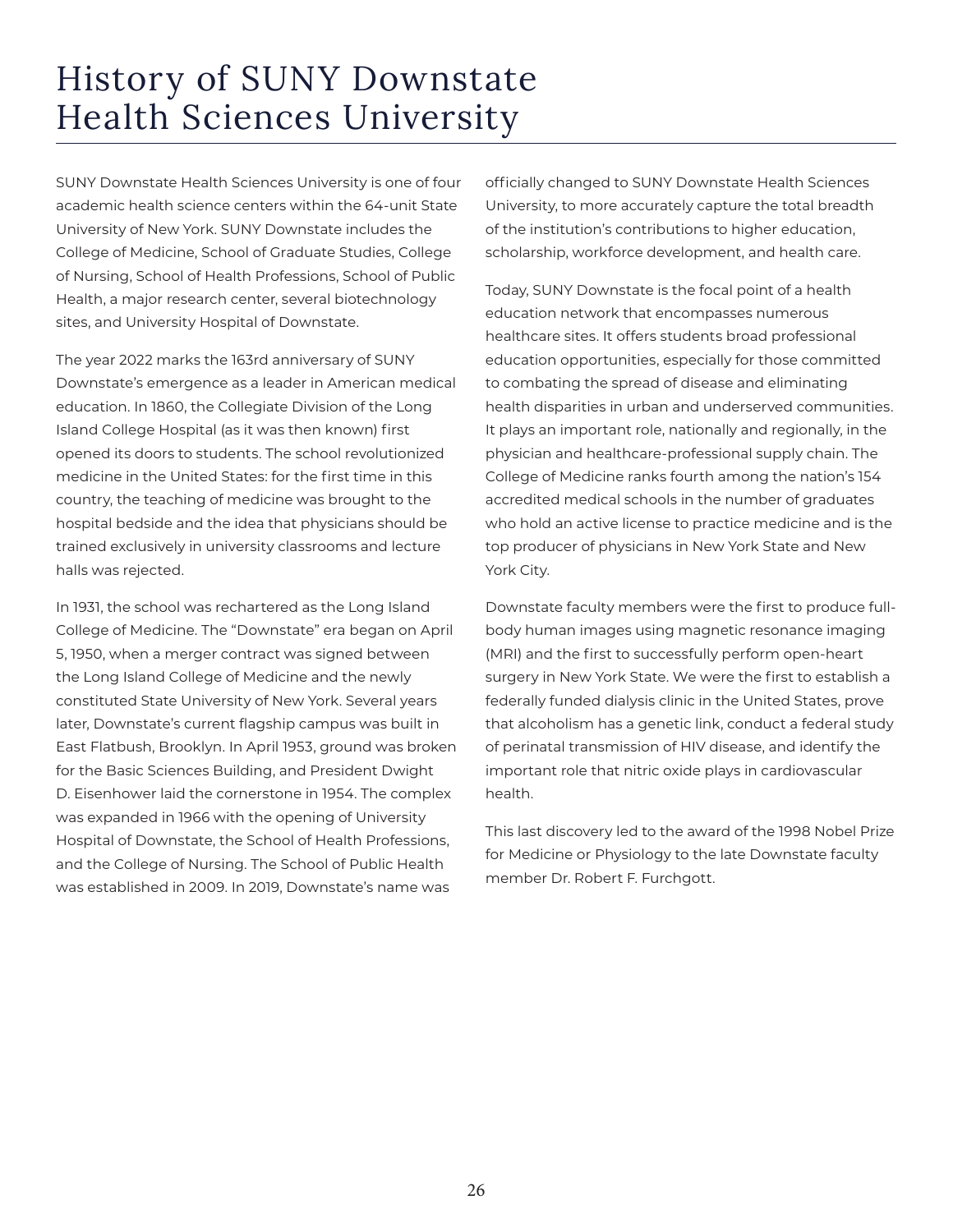## The Academic Procession

The procession is led by the presiding marshal. Other members of the procession include faculty marshals (chosen by the graduates), faculty members, deans, honorary degree recipients, and the president of SUNY Downstate.

The academic gown worn by procession members is said to be symbolic of the "democracy of scholarship," for it covers any dress of rank or social standing underneath.

Academic gowns originated in the Middle Ages, the period when universities were beginning to take form. At that time, most scholars were also clerics-and therefore dressed as clerics, in long gowns. Over time, the gown became the accepted dress code for scholars: in England, in the second half of the 14th century, for example, several colleges forbade "excess in apparel" and decreed the wearing of long gowns.

The assignment of colors to signify different academic disciplines developed much later, and was standardized in the United States in the late 19th century. In 1895, an intercollegiate commission composed of representatives from leading colleges established a code of academic dress that prescribed cut, style, and materials of the gowns, as well as colors to represent different fields of learning. Today, academic dress code is regulated

by a formal Committee on Academic Costumes and Ceremonies created by the American Council on Education in 1952.

The gown is usually black for all degrees, with variations in the sleeves, the front cut, and trim. The bachelor's degree gown is black with long pointed sleeves. The master's degree gown is black without trim and has oblong sleeves so the upper part of the arm comes through the slit in the sleeve. Doctoral (Ph.D.) gowns are black with bell-shaped sleeves. Mortarboards (caps) with tassels have their own significance. Master's and bachelor's tassels are black, while the Ph.D. tassel may be black or gold; medicine is green.

Hood colors indicate the field of learning: dark bluephilosophy; green-medicine; light blue-education; apricotnursing; golden yellow-science; white-history; purple-law; dark blue-psychology; salmon-public health; and tealphysical therapy.

Details of academic attire may vary depending on where faculty members completed their degrees. Some foreign degree holders, for example, wear special hats, distinctive to their degree and institution. Whatever the differences, however, the governing tradition is continuity of the academic symbols from the Middle Ages.

## The SUNY Board of Trustees

**Merryl H. Tisch, Ed.D.** *Chairman* 

**Cesar Perales, J.D.** *Vice Chairman* 

**Joseph W. Belluck, J.D. Courtney E. Burke, MPA Eric Corngold, J.D. Marcos Crespo Robert J. Duffy** 

**James Haddon, MBA Bradley Hershenson Keith Landa, Ph.D. Eunice A. Lewin, Ed.M. Stanley Litow** 

**Richard Socarides, J.D. Edward Spiro, J.D. Cary F. Staller, J.D. Camille Joseph Varlack, J.D. Christy Woods**